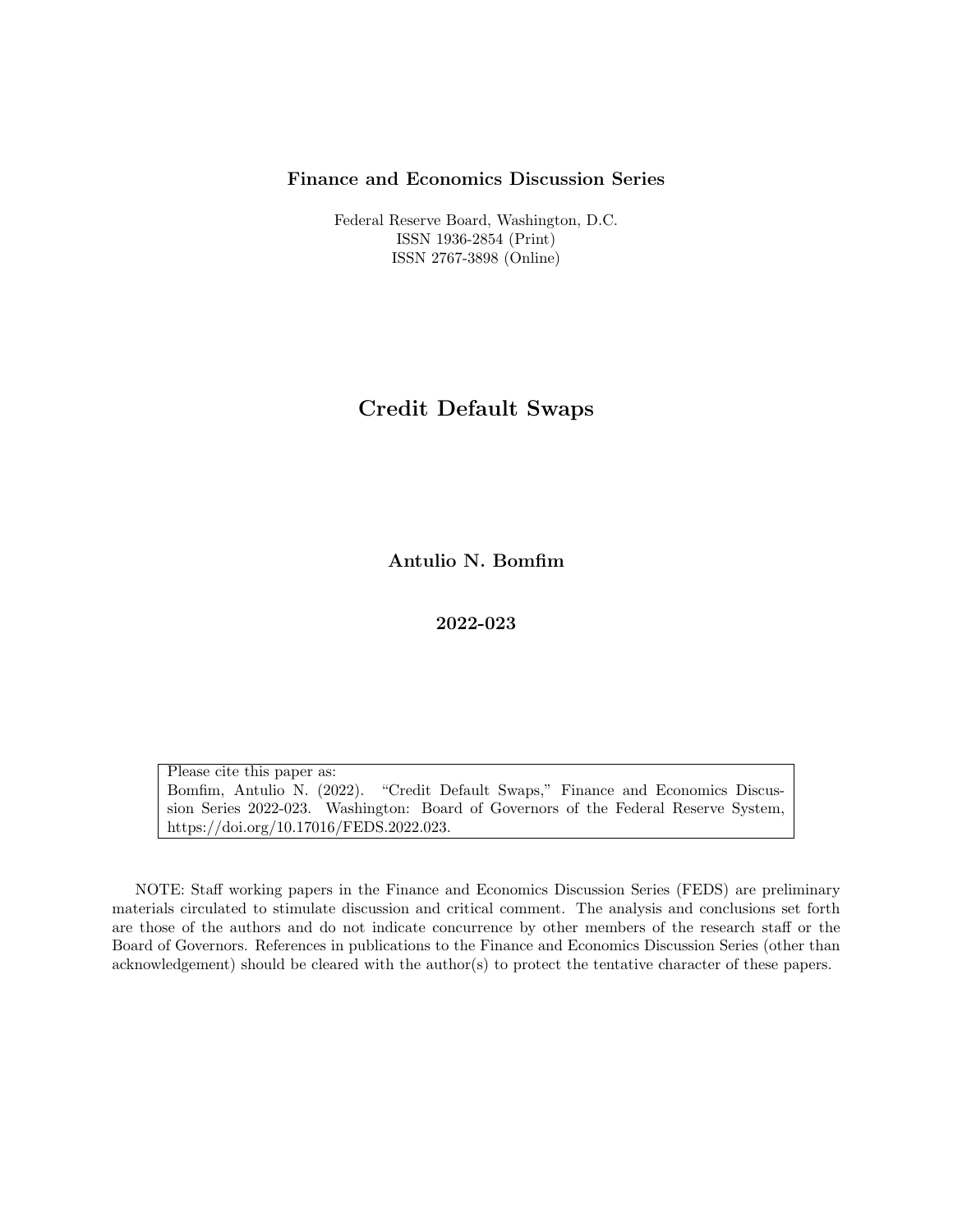# CREDIT DEFAULT SWAPS<sup>1</sup>

**Antulio N. Bomfim**

**Federal Reserve Board**

**First Draft:** October 15, 2021 **This Draft:** March 4, 2022

**Abstract**: Credit default swaps (CDS) are the most common type of credit derivative. This paper provides a brief history of the CDS market and discusses its main characteristics. After describing the basic mechanics of a CDS, I present a simple valuation framework that focuses on the relationship between conditions in the cash and CDS markets as well as an approach to mark to market existing CDS positions. The discussion highlights how the 2008 global financial crisis helped shape current practices and conventions in the CDS market, including the widespread adoption of standardized coupons and upfront premiums and the increased reliance on centralized counterparties. I also address CDS indexes--focusing on their growing role as key indicators of investors' attitudes toward credit risk--and briefly examine their behavior during periods of acute financial or economic dislocations, including those associated with the COVID-19 pandemic.

**Keywords:** credit derivatives, credit default swaps, credit risk, CDX, credit curves, CDS-cash basis, CDS valuation

**JEL:** G1 (Asset Markets and Pricing), G2 (Financial Institutions and Services)

<sup>&</sup>lt;sup>1</sup> The analysis and conclusions set forth are those of the author and do not indicate concurrence by other members of the Federal Reserve Board research staff or the Board of Governors. This paper, which is partly based on Bomfim (2016), was prepared as a chapter in the forthcoming *Research Handbook of Financial Markets*. I am grateful for insightful comments provided by Refet Gurkaynak and Jonathan Wright.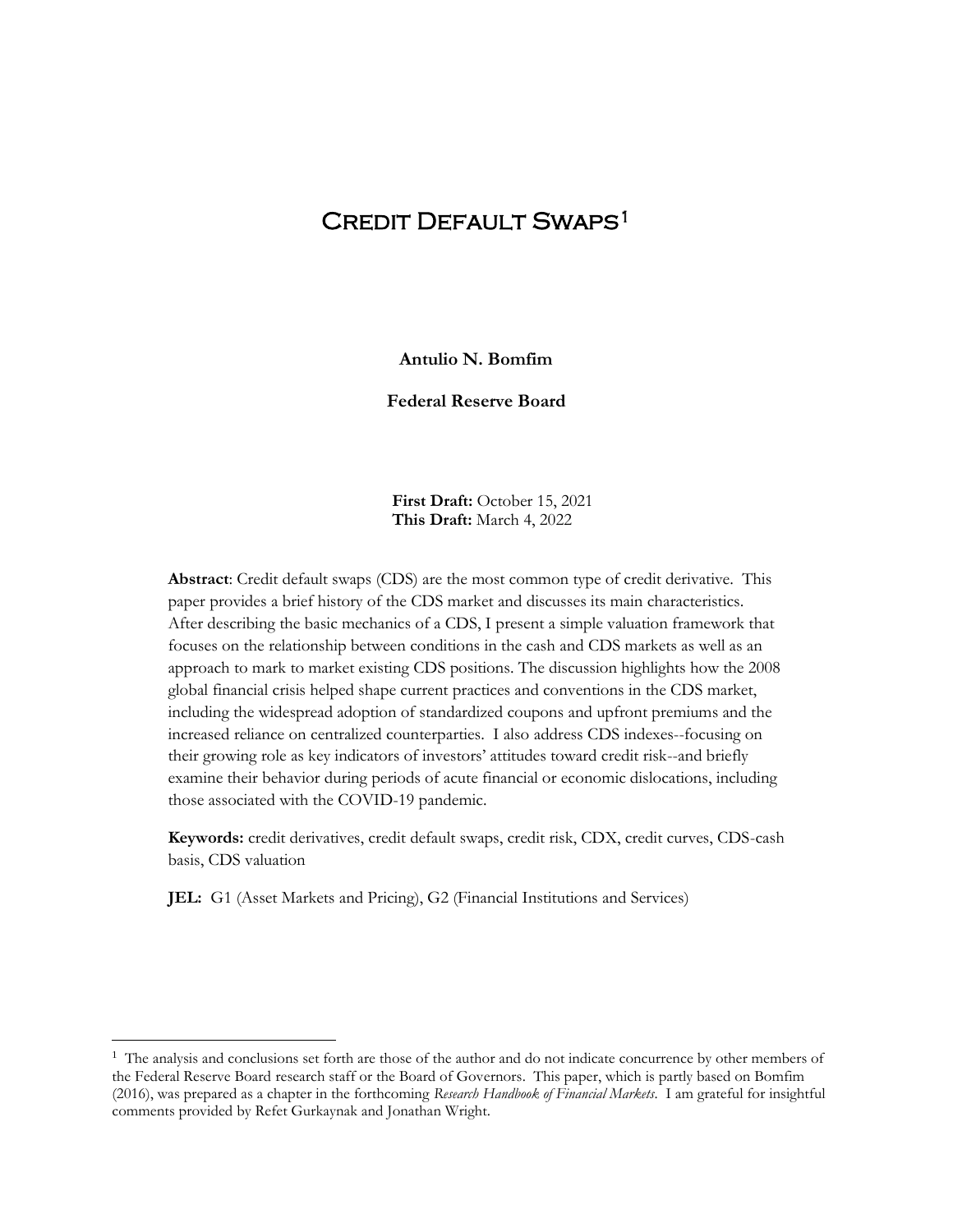#### **1. Introduction and History**

Credit default swaps (CDS) are, by far, the most common type of credit derivative. They are financial instruments that allow the transfer of credit risk among market participants, potentially facilitating greater efficiency in the pricing and distribution of credit risk. In its most basic form, a CDS is a contract where a "protection buyer" agrees to make periodic payments (the CDS "spread" or premium) over a predetermined number of years (the maturity or term of the CDS) to a "protection seller" in exchange for a payment from the protection seller in the event of default by a "reference entity." CDS premiums tend to be paid quarterly and are set as a percentage of the total amount of protection bought (the "notional amount" of the contract). CDS maturities generally range from one to ten years, with the five-year maturity being particularly common.

Major dealers regularly disseminate quotes for credit default swaps. Along with risk spreads in the corporate bond market, CDS quotes are now commonly relied upon as indicators of investors' perceptions of credit risk regarding individual borrowers and investors' willingness to bear this risk. In addition, quotes from the CDS market are used as inputs in the pricing of other traditional credit products such as bank loans and corporate bonds, potentially helping promote greater integration of the various segments of the credit market.

Broadly speaking, there are two types of CDS: Single-name CDS are contracts that name a single reference entity, such as a corporation or a sovereign borrower, whereas multiname CDS reference more than one borrower. For instance, a multiname contract could be written to cover defaults in a reference portfolio (such as in the case of a basket credit default swap) or, as has been increasingly common over the past couple of decades, be based on an index of commonly negotiated single-name CDS. The latter are generally called CDS indexes.

Historically, credit default swaps have been mostly negotiated in a decentralized over-the-counter market. As a result, unlike exchanged-based markets, there are no readily available historical aggregate volume or notional amount statistics that one can draw upon. Instead, most discussions of the evolution of the market, its size, and activity tend to center on results of surveys of market participants and on anecdotal accounts by key market players. For instance, the Bank for International Settlements (BIS) conducts a semiannual survey of dealers' derivatives activities around the world, and that survey has included information on credit default swaps since 2004. Other surveys, some of which have been discontinued, go a little further back in the past, but the credit default swap market is relatively young; it was virtually non-existent in the early 1990s.<sup>2</sup>

<sup>2</sup> See, for instance, the surveys run by the British Bankers Association (2006) and the International Swaps and Derivatives Association (2010).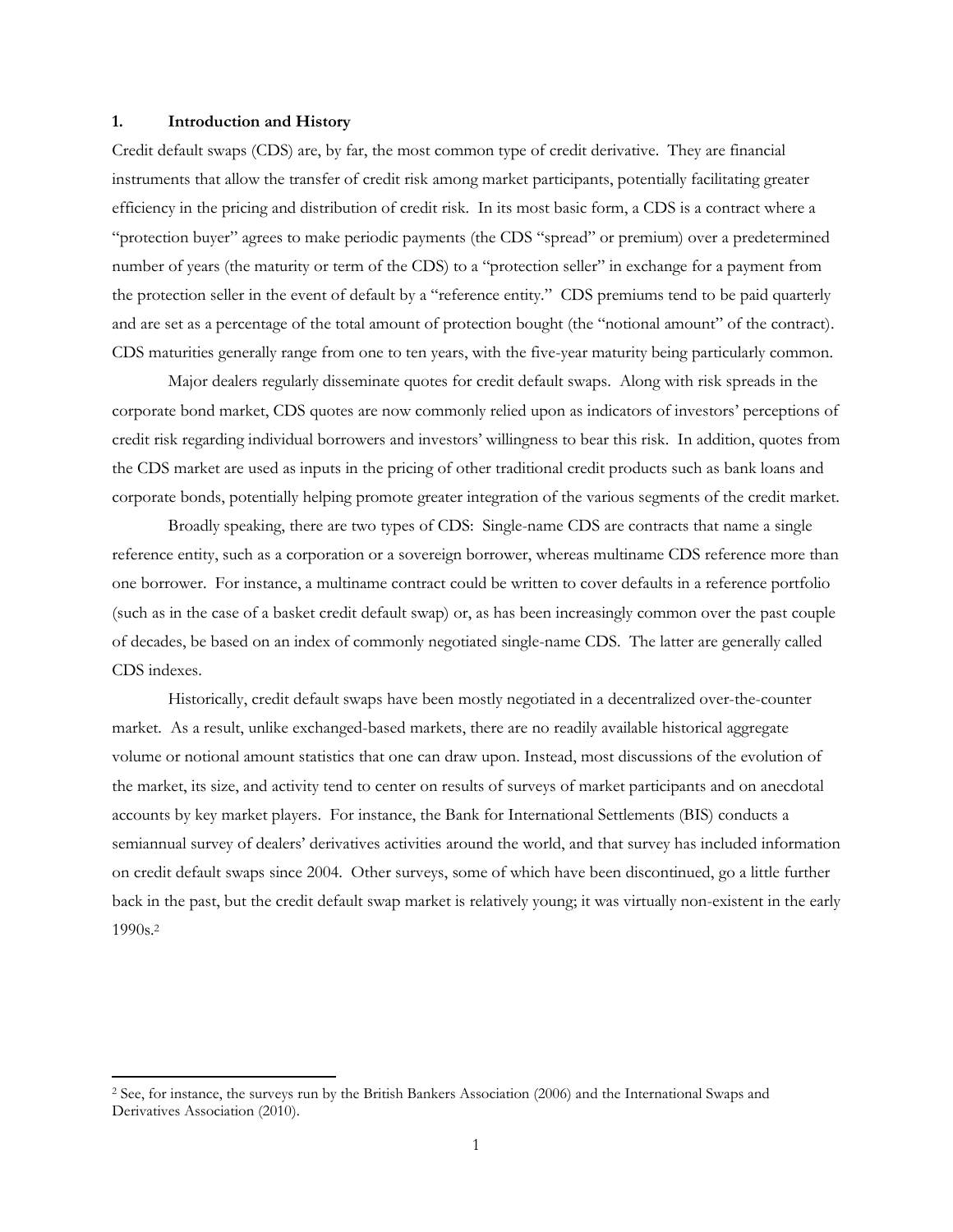

Source: Bank for International Settlements (2021) and author's calculations. Note: "End Users" refers to non-dealer end users.

List of abbreviations used in Figure 1:

| $\sim$ 0. apple viations ased in 1 igure 1. |                                                                                 |
|---------------------------------------------|---------------------------------------------------------------------------------|
| Other MN:                                   | Other multi-name CDS (non-index product)                                        |
| Spec purp:                                  | Special-purpose vehicle, special-purpose corporation, or special-purpose entity |
| Sec prod:                                   | Securitized products                                                            |
| Ref Entity:                                 | Reference Entity                                                                |

Based on data collected by the BIS (2021), notional amounts outstanding in the global credit default swap market totaled close to \$8.5 trillion at the end of 2020, with a little more than half corresponding to index products—first bar in Figure 1. That said, the credit default swap market is still small relative to the overall global derivatives market: Notional amounts outstanding in credit default swaps accounted for approximately 1.5 percent of notional amounts in the global derivatives market in late 2020. The CDS market would likely be larger today, were it not for the 2008 global financial crisis (GFC). Underlying factors contributing to the decline in notional amounts outstanding since the crisis include, initially, heightened uncertainty about the regulatory environment, risk aversion, and increased use of netting/trade compression arrangements (Fitch Ratings, 2011, and Wooldridge, 2019) and, especially over the past several years, greater reliance on central clearing (Aldasoro and Ehlers, 2018).<sup>3</sup>

# **2. Main Market Participants**

<sup>&</sup>lt;sup>3</sup> Trade compression entails closing out "redundant contracts," i.e., contracts where a market participant has offsetting exposures to a given reference entity (or entities). For instance, suppose that market participant A has entered into offsetting CDS contracts with counterparties B and C. In that case, provided B and C agree, A could close out its contracts with B and C, replacing these two contracts with a single contract between B and C directly. This would show up as a decline in notional amounts outstanding.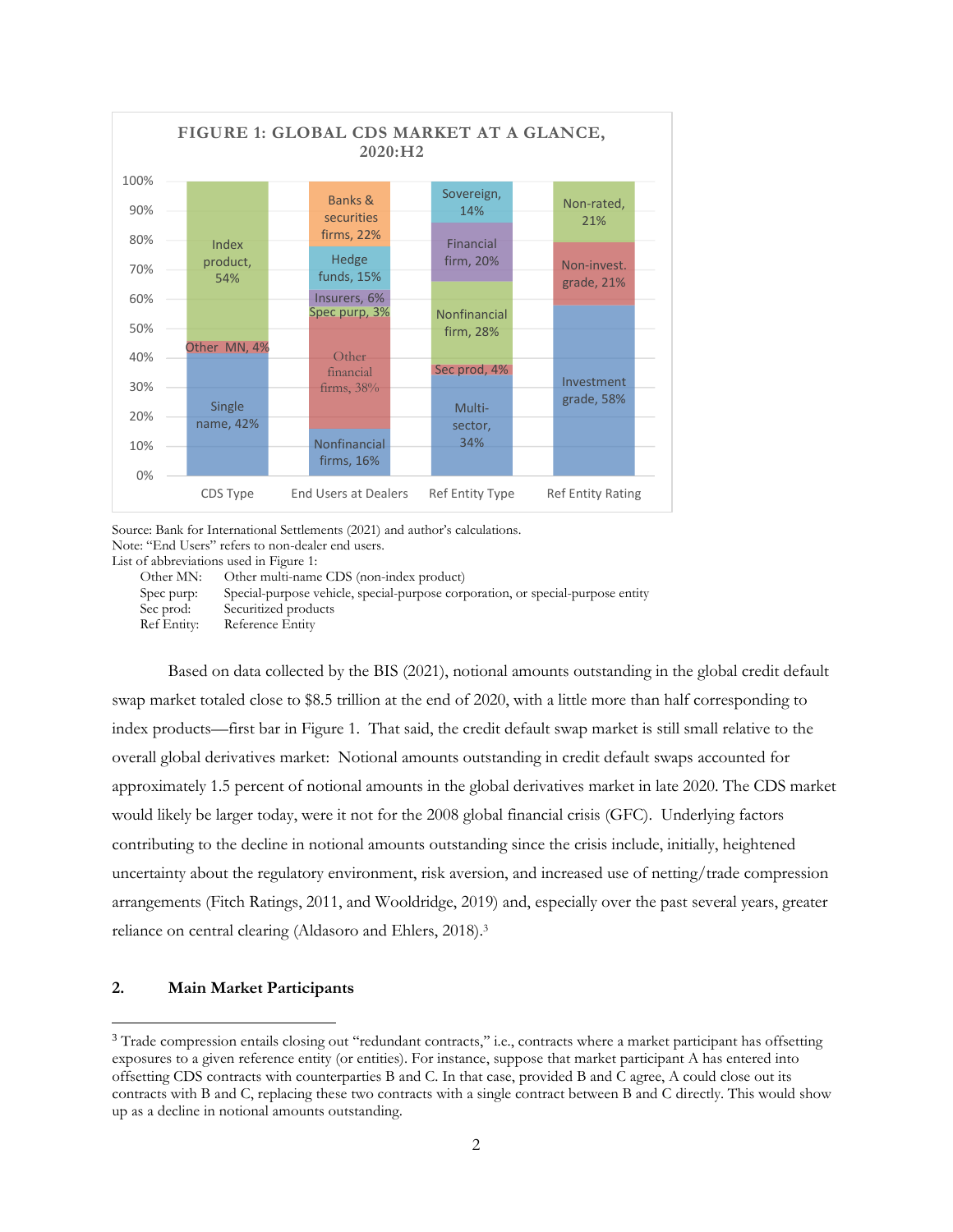Approximately 62 percent of the notional amounts outstanding of credit default swaps at the major derivatives dealers surveyed by the BIS in 2020 corresponded to contracts with central counterparties, which are exchange-like entities that act as a protection buyer to every participating seller and a protection seller to every participating buyer. It is quite remarkable that central counterparties are now such important participants in the global credit default swap market. These entities essentially came about as a response to widespread counterparty credit risk concerns that emerged during and after the GFC. Interdealer contracts are also common and include CDS entered as part of a dealer's market-making activities as well as contracts where a dealer is an end user of credit derivatives. For instance, a dealer that is also a commercial bank might enter into a contract as a way to hedge part of the credit risk in its loan book.

Excluding interdealer contracts and contracts between dealers and central counterparties, provides a glimpse into the main (non-dealer) end users of credit default swaps (or at least those non-dealer end users who entered contracts with dealers, as opposed to central counterparties). As shown in the second bar in Figure 1, the main non-dealer end users include smaller (though still large) banks or securities firms that do not participate in the BIS surveys, hedge funds, insurance firms, and other financial customers (a category that includes mutual funds) as well as non-financial customers. Hedge funds, in particular, have become increasingly important participants in the global credit default swap market over the past several years, both in relative and absolute terms.

As a group, non-dealer end users of credit default swaps have tended to be net sellers of default protection in their transactions with dealers. The main net sellers have been banks and securities firms, insurers, and mutual funds. Special-purpose vehicles were important sellers before the GFC, but they have been less active in the CDS market since (see Figure1). Historically, many of these have tended to view selling default protection as a way to increase the yield on their portfolios, though, especially for some insurance companies, this view backfired very badly during the GFC. For instance, risk exposures in protection-selling positions in credit default swaps were widely seen as having contributed to the nearcollapse of American insurer AIG at the height of the 2008 crisis. The AIG experience was a stark reminder of the different risks associated with protection-selling positions in the CDS market. Reportedly, AIG was a significant seller of protection in AAA-rated tranches of securities backed by subprime residential mortgages and other assets. But the bulk of AIG's CDS-related woes did not stem from actual defaults in those tranches. Instead, the company came under intense financial pressure in part as a result of recurring calls by its CDS counterparties for additional collateral as the credit quality of the referenced tranches was deteriorating rapidly amid the broader financial crisis (Stulz, 2010).

#### **3. Types of Reference Entities**

Credit default swaps are written on both sovereign and non-sovereign entities. In practice, however, data from the BIS (2021) suggest that most contracts reference non-sovereign entities (approximately 86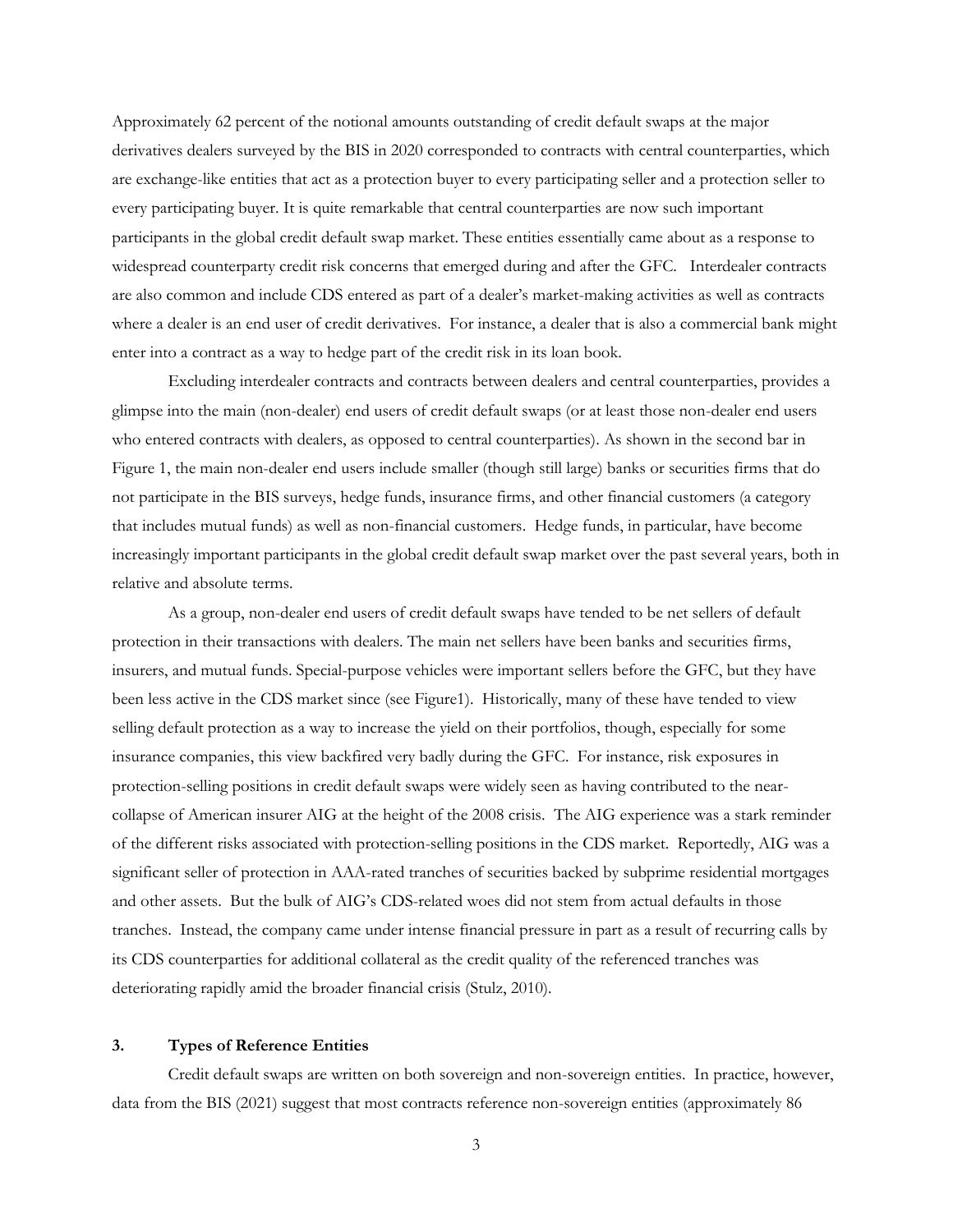percent of the notional amount outstanding in 2020, as shown in the third bar in Figure 1). Considering only CDS written on non-sovereigns, approximately one-third of the notional amounts outstanding at year-end 2020 corresponded to contracts that referenced only nonfinancial firms. Contracts that referenced only financial firms accounted for roughly 23 percent of the notional amounts outstanding in contracts referencing non-sovereign entities, with multiname contracts that reference both financial and nonfinancial firms accounting for most of the remainder.

The share of CDS written on sovereigns rose in the years after the GFC, from less than 4 percent of the notional amounts outstanding in the global CDS market in 2007 to around 14 percent in 2020. For single-name credit default swaps, the share of the sovereign sector went from around 6 percent in 2007 to close to one-third in 2020. Indeed, despite the GFC's adverse impact on the market, notional amounts outstanding in the sovereign segment of the single-name CDS market managed to nearly double between 2007 and 2013. In contrast, notional amounts outstanding in the overall single-name CDS market shrunk by almost half over the same period (BIS, 2013).

CDS contracts written on emerging-market government debt remain a dominant segment of the sovereign CDS market. Indeed, contracts that reference the sovereign debt of key emerging-market countries--such as Brazil, Mexico, and Turkey--are often cited as being among the most frequently negotiated in the sovereign sector of the global CDS market. Still, rising concern about debt-to-GDP ratios and fiscal deficits in the aftermath of the GFC--related in part to the economic downturn that followed the crisis and the high budgetary costs of repairing national financial systems--likely contributed to increased investor interest in CDS written on the sovereign debt of a much broader set of countries, including some advanced economies (Mahadevan, Naraparju, and Musfeldt, 2010).

The sovereign debt crisis in Europe also played an important factor in a notable expansion of the sovereign CDS market to contracts that covered more than just the usual set of key emerging-market countries. Italy, for instance, was reported as one of the most frequently negotiated contracts during the height of the European crisis (Fitch Ratings, 2011). In fact, the CDS curve for sovereign Italian debt widened dramatically during the European sovereign debt crisis and--as shown in Figure 2--became inverted in late 2011, with the one-year CDS spread significantly wider than the five- and ten-year spreads.

An inverted CDS curve typically signals heightened concern by market participants about the nearterm prospects of the reference entity. Abstracting from market frictions that might have otherwise distorted the shape of the Italian CDS curve in late 2011, an inverted curve suggests that market participants believed at the time that the Italian government was facing formidable near-term challenges but that, if those immediate hurdles could be overcome, Italy would fare better down the road. In the end, Italy's most pressing challenges were indeed overcome. Its sovereign CDS spreads have narrowed considerably since, and its sovereign CDS curve has returned to its normal upward-sloping pattern (dashed curve in Figure 2).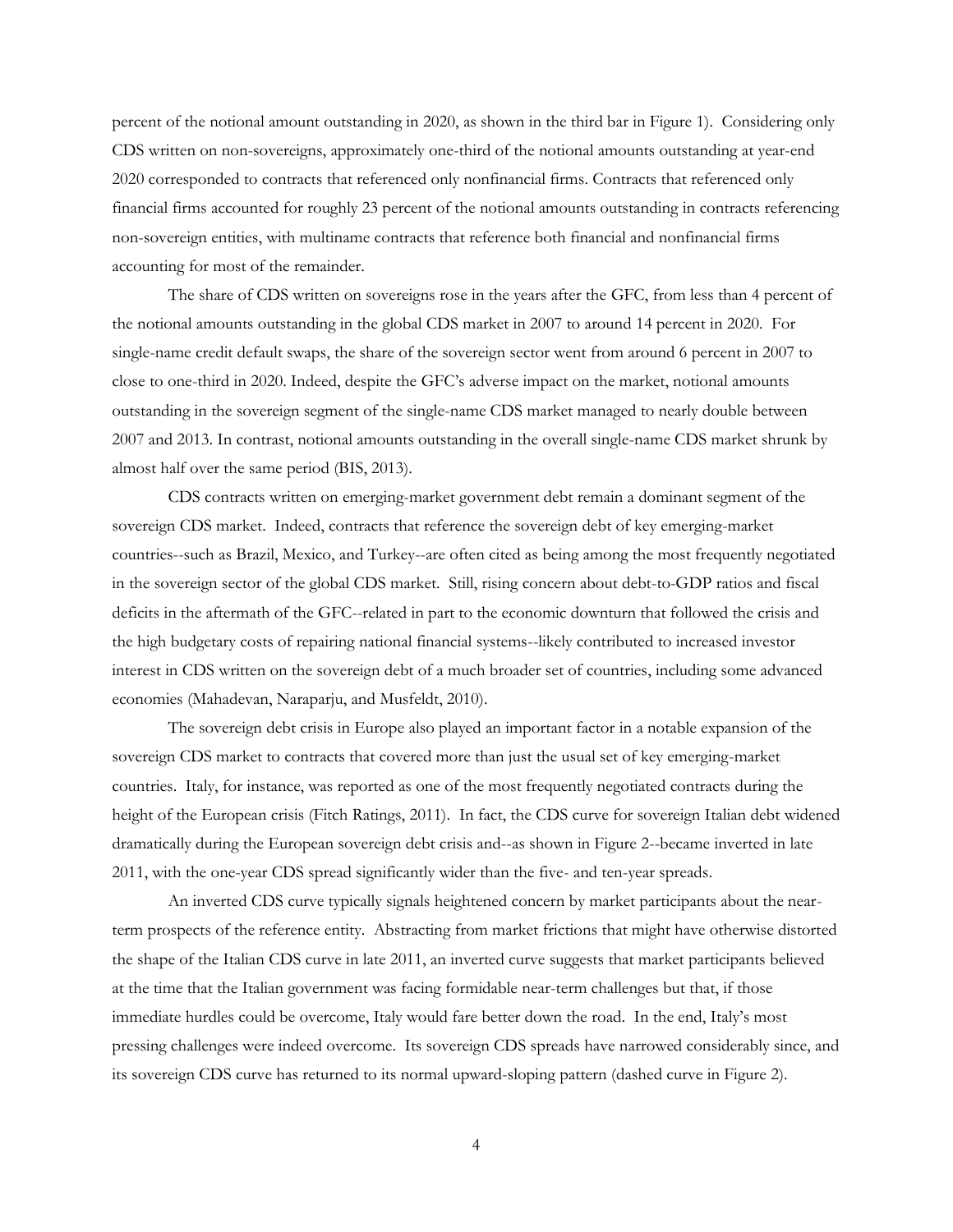While the increased use of sovereign CDS written on the debt of some advanced economies in the aftermath of the 2008 and European sovereign debt crises is notable, the market for CDS contracts that reference the sovereign debt of countries with the highest credit ratings has mostly remained small and relatively illiquid. In general, for these countries, investors' most pressing concerns are less about the risk of a "fundamental" default--where the government is simply unable to service or repay its debt--and more about the risk of a "technical" default triggered by a presumably rare and temporary disruption that could result in a delay of payments due (Boyarchenko and Shachar, 2020). This observation suggests that movements in the sovereign CDS spreads for the most creditworthy countries should primarily reflect shifting market views on technical default risk.

A case in point is the United States, where technical default risks have emerged occasionally because of sometimes-contentious negotiations around the U.S. government's statutory ceiling on its own federal debt. For instance, in 2011, amid intense debt-ceiling discussions in Washington, DC and a related downgrading of U.S. government debt by the credit-rating agency Standard and Poor's, one-year CDS spreads on U.S. sovereign debt did widen notably, before narrowing back following the passing of the Budget Control Act of 2011, which included provisions to raise the debt limit and reduce future federal deficits (Austin and Miller, 2011). While U.S. debt ceiling negotiations appear to have left some imprint on U.S. sovereign CDS spreads in the few years that immediately followed the 2011 episode, a study by Boyarchenko and Sachar (2020) points to a less tight connection in recent years. That study concluded that investor interest in U.S. sovereign CDS has diminished over the past few years, with the market becoming less liquid and U.S. sovereign CDS spreads becoming a less reliable indicator of investors' views on U.S. technical default risk.

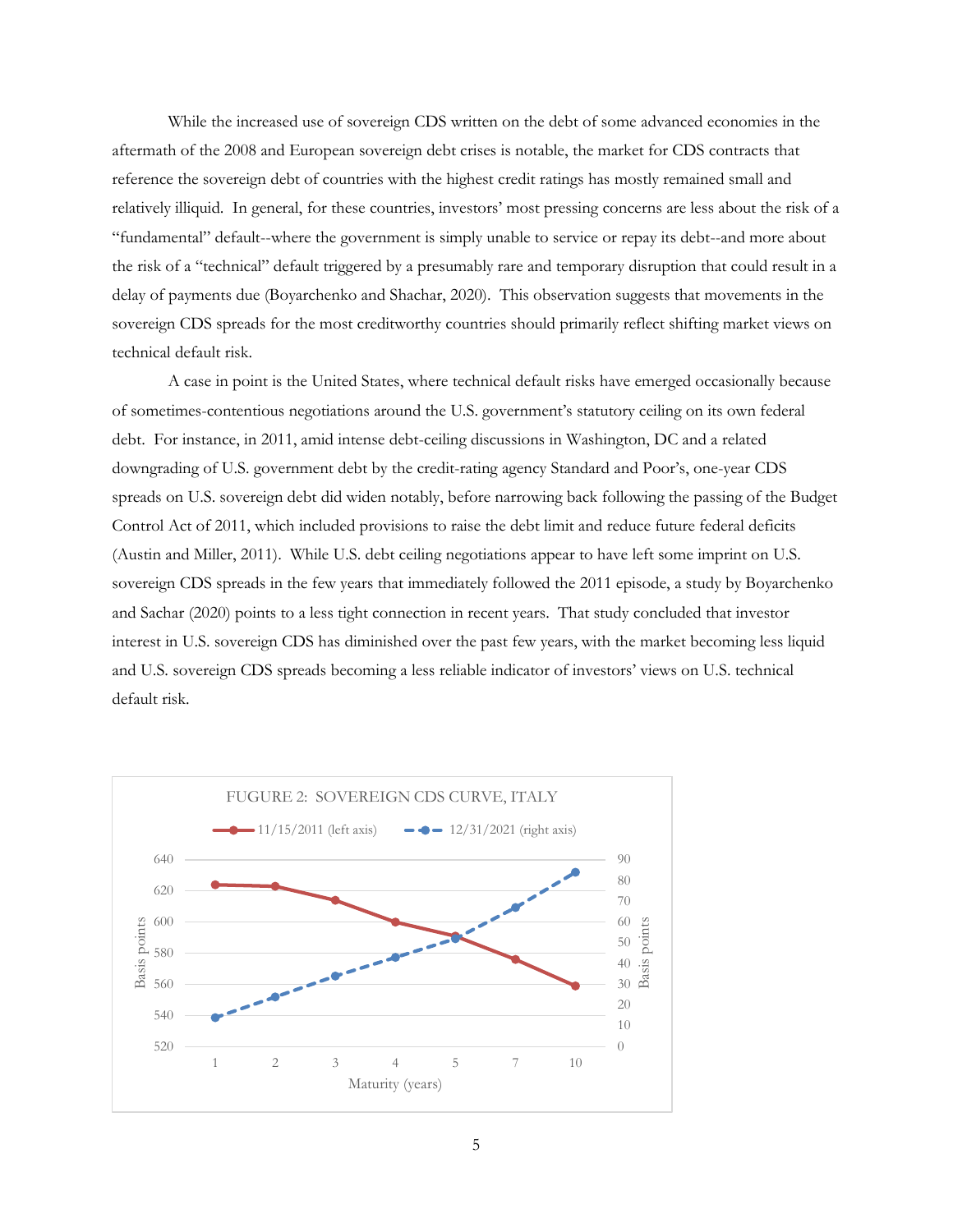Source: IHS Markit

#### **3.1. Credit Quality of Reference Entities**

Credit default swaps are written on investment-grade (rated BBB or higher), speculative-grade (rated BB or below), as well as unrated debt instruments, but contracts written on investment-grade instruments correspond to the majority of the notional amounts outstanding in the global credit default swap market. For instance, as shown in the last bar in Figure 1, notional amounts outstanding in credit default swaps written on investment-grade entities accounted for roughly 58 percent of the notional amounts in global CDS market in 2020, with the remainder being about evenly split between contracts written on speculative-grade instruments and instruments that either had an unknown credit rating or no credit rating (BIS, 2021).

The larger share of contracts written on investment-grade entities may seem counterintuitive. After all, one might have expected that protection buyers would be more interested in protecting themselves from their riskier debtors, rather than from highly-rated borrowers. In part, the preponderance of contracts written on investment-grade instruments traces its roots to the early days of the credit derivatives market, when bank capital requirements set by regulators tended not to differentiate between lending to investment- and speculative-grade borrowers. For instance, the terms of the 1988 Basel Accord called on financial regulators to require banks to hold the same amount of capital in reserve for monies lent to, say, an investment-grade, A-rated borrower as they would for a speculative-grade borrower. Nonetheless, lending to the former yielded a lower expected return, giving banks an incentive to free up the regulatory capital associated with loans to investment-grade borrowers by buying protection in the CDS market.

But the treatment of bank regulatory capital and banks' use of credit default swaps has changed dramatically since the 1988 Basel Accord, especially after the GFC. Indeed, even before the crisis, the terms of the Basel II Accord provided for greater discrimination among differently rated borrowers for the purposes of setting regulatory capital requirements. This and other regulatory changes partly explain why, as large as the market share of contracts written on investment-grade instruments is today, it is much smaller than it was in earlier times. For instance, a survey run by FitchRatings (2003) reported that contracts written on investment-grade instruments accounted for 92 percent of the credit derivatives market in 2003 (compared to about 58 percent in 2020).

Issues unrelated to regulatory capital also help explain the rising share of contracts written on speculative-grade entities. Indeed, respondents to a survey run by the British Bankers Association (2002) reported that they expected credit derivative uses directly related to regulatory capital management to eventually play a less prominent role in the evolution of the market. In part, that view reflected the expectation that market participants would become more focused on using credit derivatives as tools for overall portfolio management. In addition, protection buyers' attention was expected to continue to shift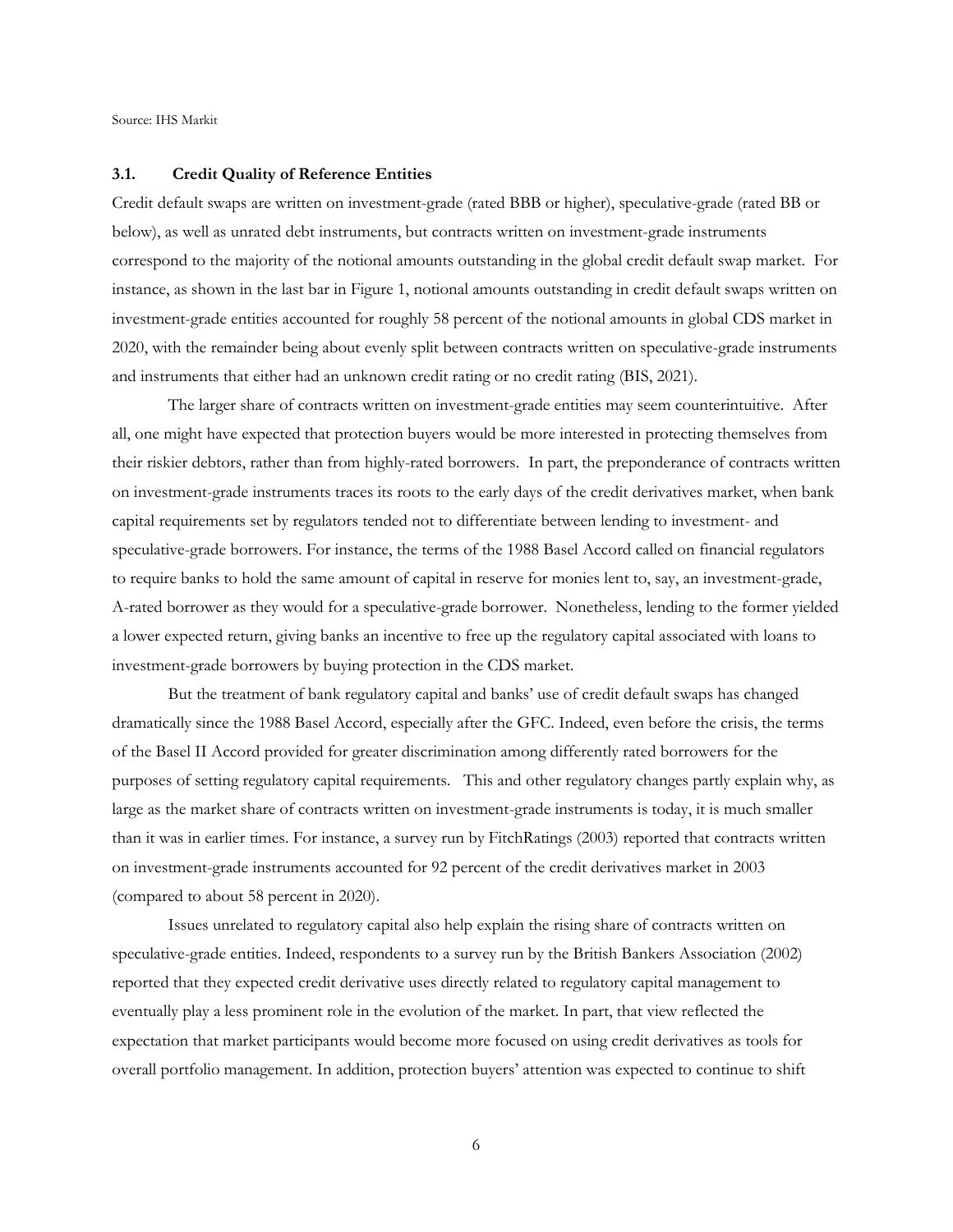from regulatory to economic capital. As a result, some market participants expected (correctly, it turned out) that the market share of credit default swaps written on speculative-grade entities would increase.

# **4. Basic Mechanics of a Credit Default Swap**

As an illustration, consider a credit default swap where the two parties agree on a notional amount of \$100 million, a reference entity, a term (the period covered by the contract), and a CDS spread of 40 basis points. In this case, the protection buyer will pay \$100,000 every quarter to the protection seller. If no default by the reference entity occurs during the life of the CDS, the protection seller simply pockets the premium payments. Should a default event occur, however, the protection seller becomes liable for the difference between the face value of the debt obligations issued by the reference entity and their recovery value. For instance, assuming that the reference entities' obligations are worth 20 cents on the dollar after default, the protection seller's liability to the protection buyer in the event of default would be \$80 million. The contract is terminated once the seller fulfills its default-related obligation.

In the event of default by the reference entity, a CDS can be settled physically or in cash, with the settlement choice determined upfront when entering the contract. In a physically settled swap, the protection buyer has the right to sell (deliver) a range of defaulted assets to the protection seller, receiving as payment the full face value of the assets. The types of deliverable assets are also prespecified in the contract. For instance, the contract may determine that any form of senior unsecured debt issued by the reference entity is a deliverable asset, and thus any bank loan or bond that meets this criterion is a deliverable asset.

In a cash settled swap, the counterparties may agree to poll market participants to determine the recovery value of the defaulted assets, and the protection seller is liable for the difference between face and recovery values. The asset or types of assets that will be used in the poll are prespecified in the contract. In the earlier days of the CDS market, cash settlement was more common in Europe than in the United States, where, by far, the majority of CDS were physically settled. Since 2009, however, settlements in both the U.S. and Europe have increasingly happened through auctions involving the relevant defaulted instruments, where the auctions generally determine a common recovery rate for cash settling the contract. Auctions have become the standard settlement method in the global CDS market.

The legal terms of credit default swap agreements are highly standardized and have been so for a long time. Indeed, the adoption of standardized documentation for CDS agreements has played an important role in the development and increasing liquidity of the CDS market. The use of master agreements sponsored by the International Swaps and Derivatives Association (ISDA) is a common market practice, significantly reducing setup and negotiation costs. The standard contract specifies all the obligations and rights of the parties as well as key definitions, such as which situations constitute a "credit event"—a default by the reference entity—and how a default can be verified. Regarding the former, CDS contracts generally allow for the following types of default events: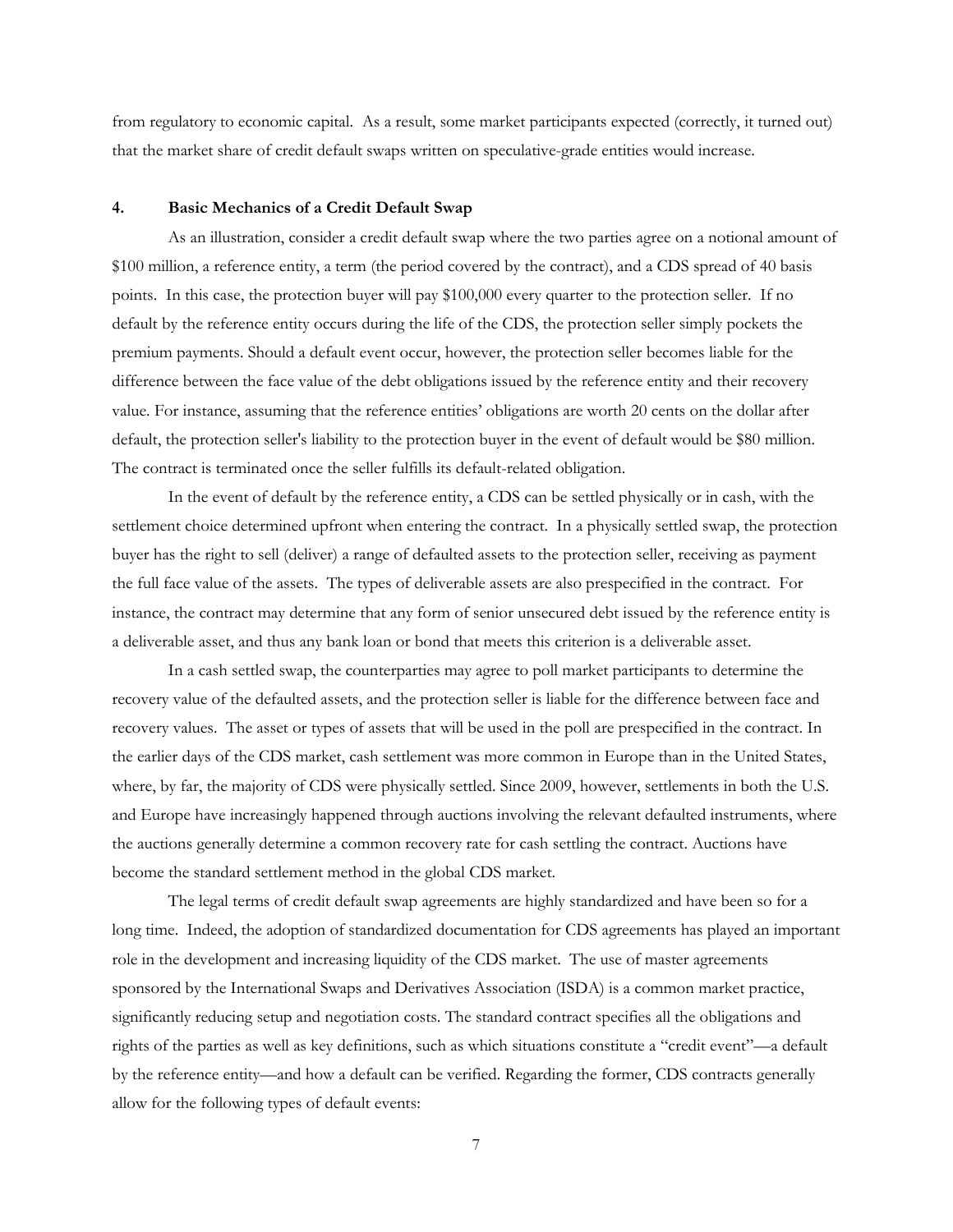- Bankruptcy
- failure to pay
- debt moratorium
- debt repudiation
- restructuring of debt
- acceleration or default

Some of these events are more common in contracts involving certain types of reference names. For instance, moratorium and repudiation are typically covered in contracts referencing sovereign borrowers. In addition, CDS contracts have historically been negotiated both with and without restructuring included in the list of credit events.

The maturity of a credit default swap does not have to match that of any particular debt instrument issued by the reference entity. The five-year maturity is especially common, although it is possible, and increasingly easier, to terminate or unwind a credit default swap before its maturity (and this is commonly done) in order to extract or monetize the market value of the position. Typically, unwinding a CDS position requires both parties in the contract to agree on the market value of the position. The party for whom the position has negative market value then compensates the other accordingly. Alternatively, a party may be able to close out its position by assigning it to a third party, but this generally requires the approval of both new counterparties.

#### **5. Main Uses**

As with any other derivative instrument, credit default swaps can be used to either avoid or take on risk, in this case credit risk. Protection buyers are credit risk avoiders; protection sellers are credit risk takers, and, of course, the market would not exist without either of them. At the most basic level, protection buyers use credit default swaps to buy default insurance, and protection sellers use CDS contracts as a source of income. In practice, however, market participants' uses of credit default swaps go well beyond this simple insurance analogy.

#### **5.1. Protection Buyers**

Credit default swaps allow banks and other holders of credit instruments to hedge anonymously their exposure to the credit risk associated with particular debtors. Thus, while the credit instruments may remain in the protection buyer's balance sheet—which may be important particularly to banks for client-relationship reasons—the associated credit risk is transferred to the protection seller under the CDS contract.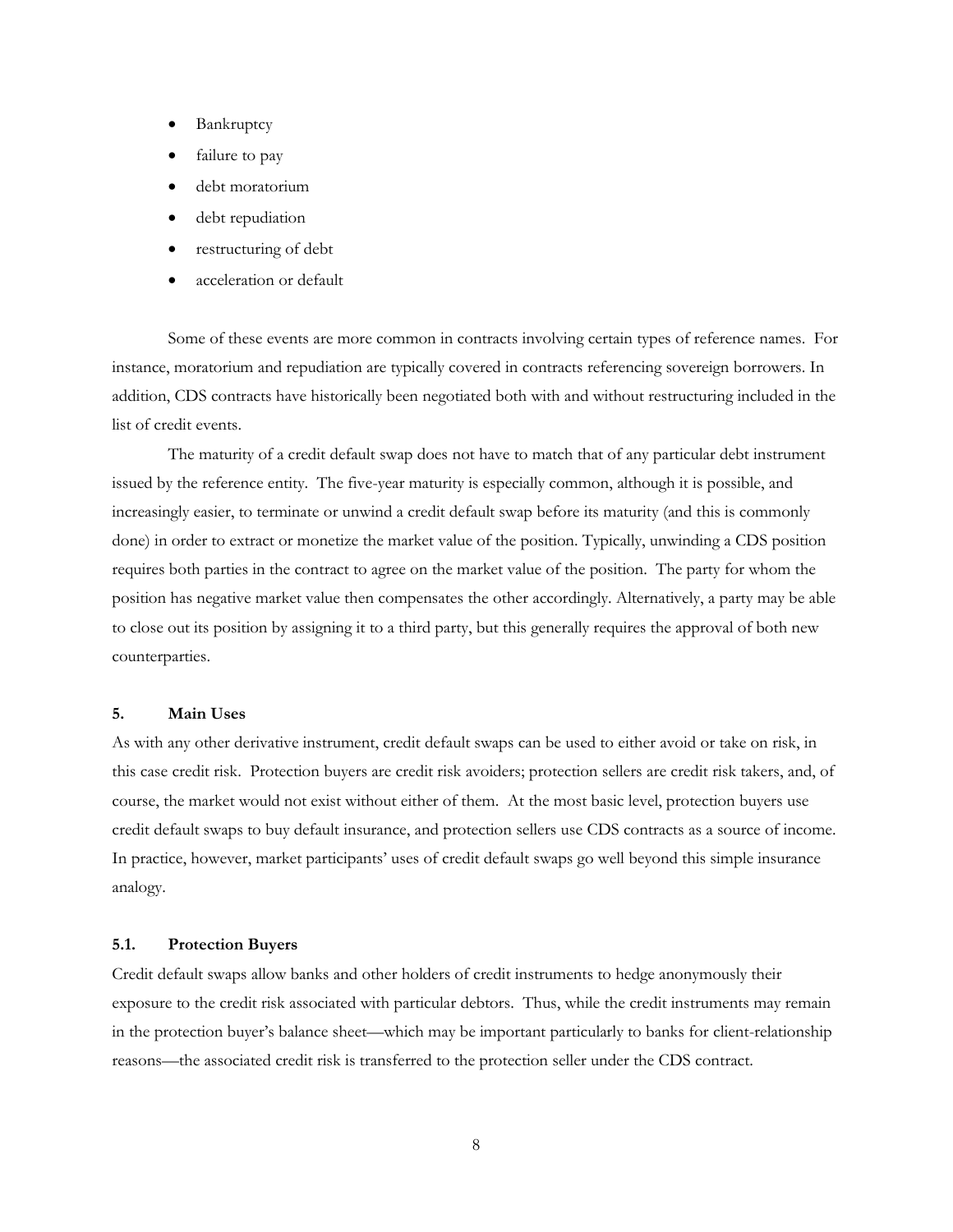Some market participants, however, may want to buy protection through credit default swaps even if they have no exposure to the reference entity in question. Buying protection is akin to shorting the reference entity's debt—in that the market value of the protection buyer's position would increase in the event of a subsequent deterioration in the credit quality of the reference entity.

## **5.2. Protection Sellers**

For protection sellers, the credit default swap market offers an opportunity to increase the yield on their portfolios or diversify their credit risk exposure. Here again there is a straightforward analogy to selling traditional insurance policies. For as long as the events covered in the contract do not occur, protection sellers receive a steady stream of payments that essentially amount to default insurance premiums.

Of course, prospective protection sellers could, in principle, simply buy debt instruments issued by the desired reference entities directly in the marketplace in order to earn a potentially higher yield or to benefit from greater portfolio diversification. Furthermore, buying credit risk through outright long positions in, say, corporate bonds and loans, has the advantage of not exposing one to counterparty credit risk in the CDS contract. This begs the question of what motivates someone to sell protection in the CDS market.

The largely unfunded nature of credit default swaps distinguishes them importantly from cash market instruments such as bonds and bank loans. For instance, credit default swaps allow an investor to obtain, say, exposure to \$10 million worth of debt issued by the reference entity with essentially no initial capital outlay or at an upfront cost that is much smaller than the notional amount of protection provided by the contract. In contrast, that same exposure would have required a sizable initial cash outlay by the investor if the exposure were obtained in the form of a direct purchase of the reference entity's bonds or loans.

Of course, if the investor could finance the cost of the outright purchase in the repo market for bonds or loans issued by the reference entity, the transaction could also be characterized as one requiring little or no initial net cash outlay. In particular, the investor would buy the bond or loan for its market price of, say, Y and immediately repo it out, essentially using the bond or loan as collateral for a loan in the amount of Y. This repo-financed transaction may not work well in practice, however, because the repo market for corporate debt is typically not that liquid.

Credit default swaps can also be used to create synthetic long positions in corporate debt: Instead of holding the credit risk assets outright, one can simply sell protection in a CDS contract. This use of credit default swaps highlights the fact that, in addition to their largely unfunded nature, credit default swaps might be particularly attractive to investors when outright positions in debt instruments issued by the reference entity are difficult to establish. Consider, for instance, a firm whose debt is closely held by a small number of investors. For an investor who wants to obtain credit risk exposure to that firm, but who cannot buy its debt instruments directly in the cash market, selling protection via a CDS contract becomes a potentially appealing alternative. Our financial intuition should tell us that, at least in theory, the income that the investor will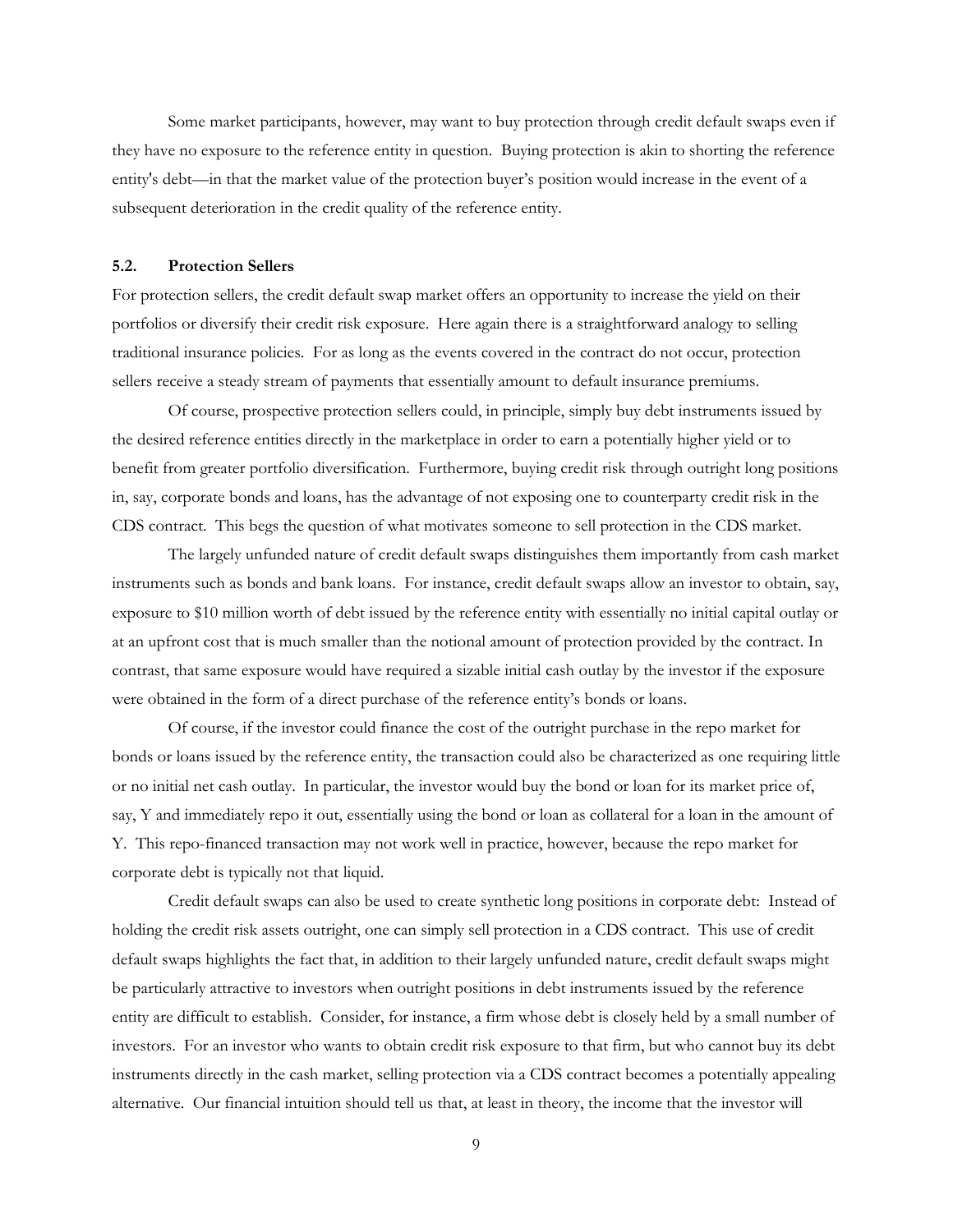receive under the CDS contract will be closely linked to the cash flow that it would have received if buying the reference entity's debt directly.

## **5.3. CDS Spreads as Market Indicators**

We have thus far focused on the main uses of credit default swaps strictly from the standpoint of those who participate in the credit derivatives market. Not so obvious, but potentially very important, is the growing use by market participants and non-participants alike of pricing information from credit default swaps as indicators of market sentiment regarding specific reference entities and credit risk in general. Credit default swap indexes, in particular, have become common barometers of conditions in the overall credit market- please see section 8.

Indeed, some market observers have even suggested that prices in the credit default swap market have a tendency to incorporate information more quickly than prices in the corporate bond market given that, at times, it may be easier to enter into swap positions than to buy or sell certain corporate bonds and loans. Whether information truly is reflected first in the credit derivatives or cash markets remains a point of empirical debate, but the fact is that both investors and regulators have started to pay closer attention to signals sent out by the credit default swap.

## **6. Valuation Considerations**

Valuing a CDS can be thought of as arriving at the value of the CDS spread that would result in no money changing hands at the inception of the CDS contract. This spread is commonly called the "par CDS spread." We can use a simple, static replication approach to arrive at the par CDS spread. That approach tells us that if we can devise a portfolio made up of simple securities that replicates the cash flows and risk characteristics of the contract we want to price, the price of that contract is, in the absence of arbitrage opportunities, simply the price of setting up the replicating portfolio.<sup>4</sup>

Following Bomfim (2002), we will consider two stylized examples that provide some basic insights regarding the valuation of credit default swaps.

**Example 1**: Let Rf denote the current coupon rate for a floating-rate note that is not subject to default risk, and Rf+S denote the coupon rate for an otherwise identical floating-rate note that is subject to default risk (S is the credit spread). An investor who is offered the choice of one of two portfolios:

<sup>&</sup>lt;sup>4</sup> There are other technical conditions that the replicating portfolio must satisfy, such as the requirement that it must constitute a self-financing investment strategy, but we will just assume that all these conditions are satisfied here. Baxter and Rennie (2001) provide an intuitive discussion of this topic. For a more rigorous, but still accessible exposition of replicating strategies, see, e.g., Bjork (2009).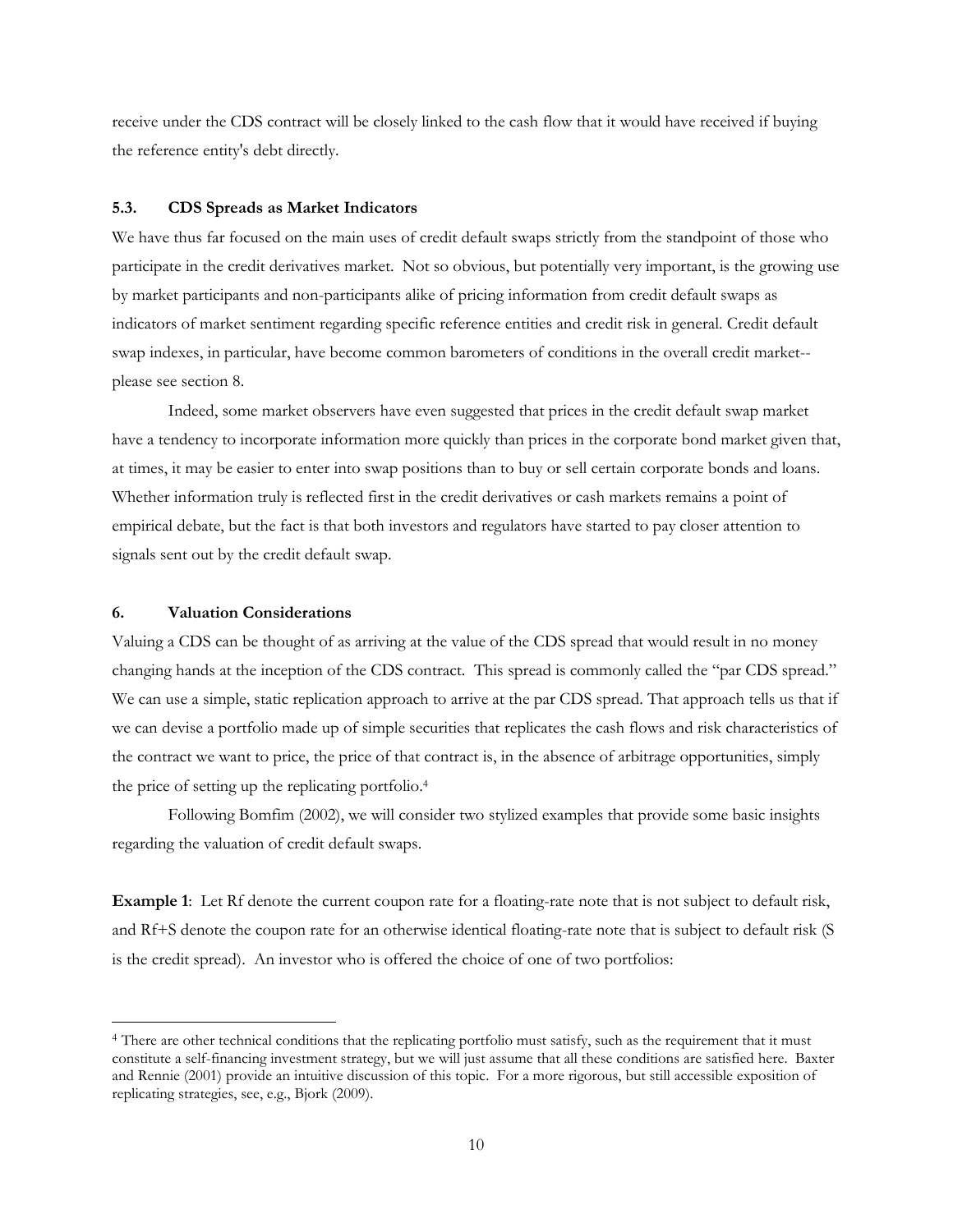- a long position in this risky floater combined with a short position in the riskless floater;
- a protection-selling position in a CDS written on the issuer of the risky floater.

We assume that both floaters have the same maturity, coupon dates, and face values (\$1 each), and that they sell at par immediately after their coupon payment dates. To keep things even simpler, assume further that the recovery rate on the risky floater is zero and that default can only occur immediately after the coupon payment dates. In addition, we assume that the CDS position involves no upfront payments.

What are the cash flows associated with each portfolio? For as long as the issuer of the risky floater does not default, the first portfolio yields S every period. As for the second portfolio, the CDS has a cash flow of Scds every period, where Scds is the CDS premium.

In the event of default, the holder of the portfolio of floaters ends up with a short position in the riskfree floater, which translates into a liability of \$1, given that the floater is valued at par on its coupon payment dates. The protection seller in the CDS is liable for the CDS payoff, which is also worth \$1. Thus, when there is a default, both portfolios have the same payoff.

Let's pause here to make two key points:

- With time-varying interest rates, the static replication argument outlined above would generally fail if, instead of using floating-rate notes to replicate the CDS cash flows, we had used fixed-rate notes. This is so because a fixed-rate note is not generally valued at par after it is issued and thus the liability of the short seller in the event of default could well be different from \$1.
- Neither portfolio required a cash outlay when they were set up: The proceeds of the short sale of the riskless floater were used to finance the purchase of the risky floater, and it costed nothing to enter into the CDS.

Given the same initial cost, the same payoffs in the event of default, and the same risk exposure of the CDS transaction and the portfolio of floaters, it must be the case that the CDS and the floater portfolio have the same cash flow in the absence of a default by the reference entity. This requires that Scds=S. Thus, under the conditions set out above, the premium that should be specified in a CDS written on a given reference entity is the same as the risk spread associated with a par floater issued by that entity.

Let's now try to make our example a little more realistic. We have thus far ignored the fact that the first portfolio ultimately has to be funded on the balance sheet, whereas the CDS does not. This is where example 2 comes in.

**Example 2**: Using the same notation and assumptions of example 1, consider the following two scenarios: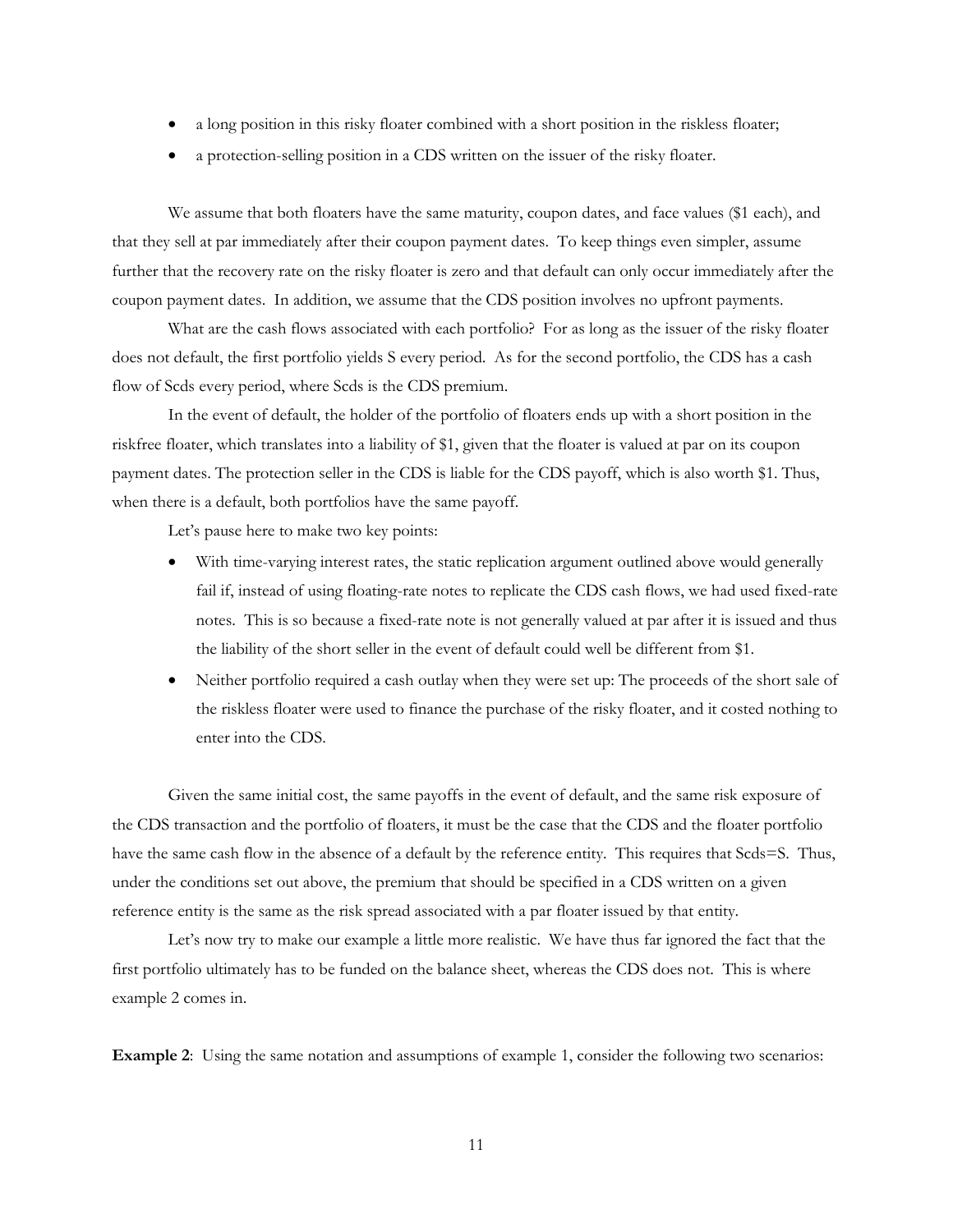- The investor finances the purchase of the risky floater, by repoing it out, paying the repo rate Rf+F. (Alternatively, we can think of Rf+F as the rate at which the investor can obtain financing for the portfolio.) Assuming no default by the issuer of the risky floater, the investor receives Rf+S every period and pays out Rf+F to its repo counterparty. In the event of default, the risky floater becomes worthless, and the investor ends up owing \$1 to its repo counterparty. To sum up, the investor's cash flows are: S-F (no default) and -\$1 (default).
- The investor sells \$1 worth of protection in a CDS written on the issuer of the same risky floater considered in the previous scenario. The cash flows associated with such a CDS position are: Scds (no default) and -\$1 (default).

Again, notice that neither strategy required an initial cash outlay and both have the same payoff in the event of default. Thus, in the absence of arbitrage opportunities and market frictions, it must be the case that they have the same payoff in the absence of default, i.e., the CDS premium, Scds, must be the equal to the difference between the risky floater spread, S, and the investor's funding cost, F:

$$
Scds = S - F \tag{1}
$$

where the above differs from the result obtained from example 1 because we are now explicitly taking into account the fact that the first portfolio has to be funded on the balance sheet of a leveraged investor whereas the CDS is an unfunded instrument.

To bring the discussion of the above examples even closer to the real world, we should note the following: Although the above approach for pricing a CDS relied on rates on par floaters issued by the reference entity, most corporate debt issued in the United States are fixed-rate liabilities. In practice, however, one can circumvent this problem by resorting to the asset swap market.<sup>5</sup> In particular, the above examples can be made more realistic as illustrations of how to obtain an (approximate) value for the CDS premium if we (i) substitute the par floater spread, S, with the par asset swap spread associated with the reference entity and (ii) redefine Rf as a short-term LIBOR rate in order to conform with the quoting convention for asset swaps. This would lead to the following version of equation (1):

$$
Scds = Sa \tag{2}
$$

<sup>5</sup> Asset swaps are a common form of derivative contract written on fixed-rate debt instruments. The end result of an asset swap is to separate the credit and interest rate risks embedded in the fixed-rate instrument. Effectively, one of the parties in an asset swap transfers the interest rate risk in a fixed-rate note or loan to the other party, retaining only the credit risk component. As such, asset swaps are mainly used to create positions that closely mimic the cash flows and risk exposure of floating-rate notes (Bomfim 2016).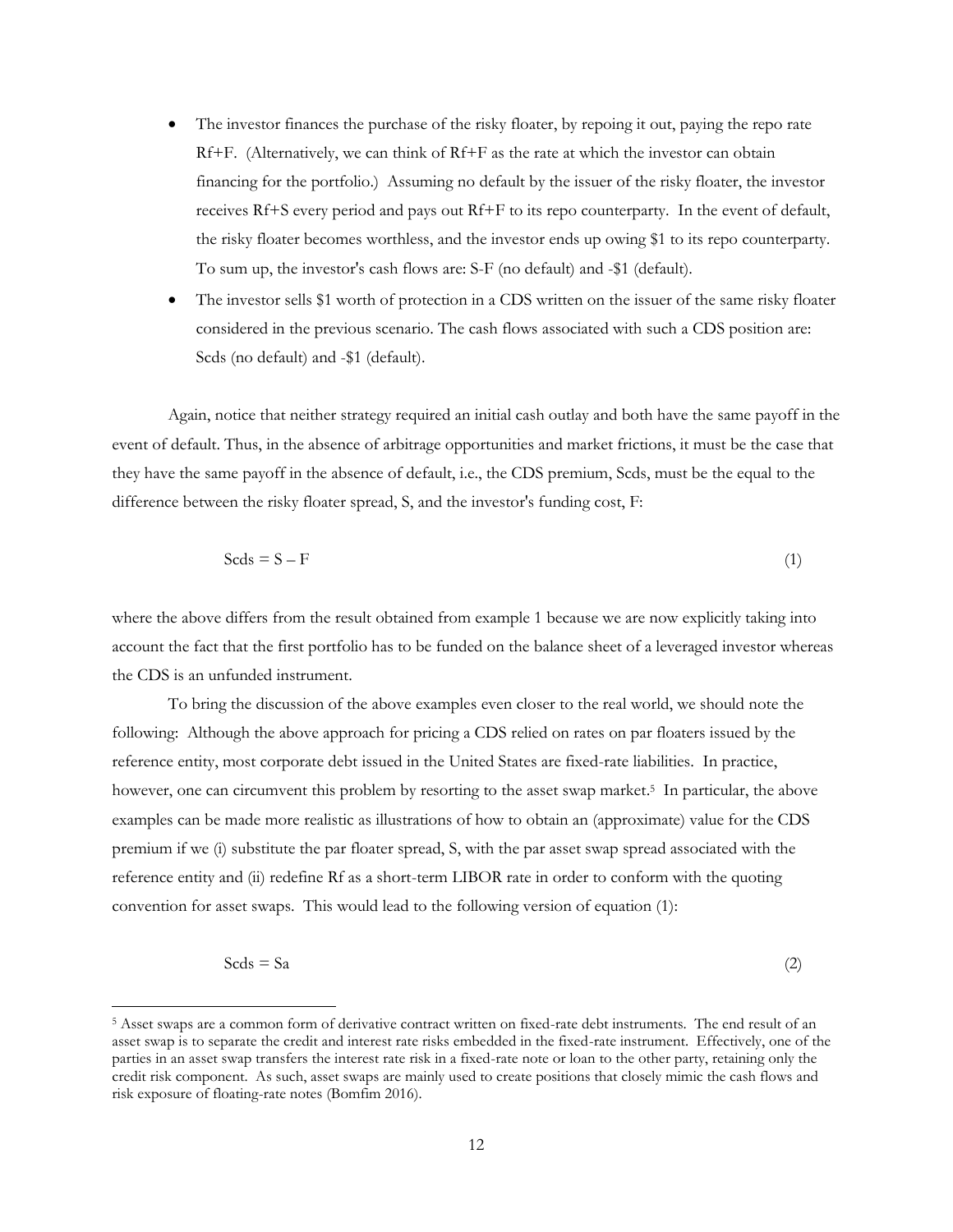where Sa is the asset swap spread associated with the reference entity.

#### **6.1. CDS vs. Cash Spreads in Practice**

In practice, CDS spreads can vary substantially from the corresponding reference entity's asset swap or floater spread. For instance, when  $Scds > Sa$ , market participants say that there is a positive "CDS-cash" basis" for that reference entity.

$$
(CDS-cash basis) = (CDS spread) - (par asset swap spread)
$$
\n(3)

CDS and asset swap spreads can diverge for a number of reasons, including market segmentation and idiosyncratic supply and demand factors. For example, in the earlier days of the CDS market, instances of substantial positive bias were sometimes associated with strong demand by convertible bond investors for buying default protection against the issuers of those bonds. Those investors were focusing primarily on the cheapness of convertible bonds' embedded equity call options while using the CDS market to shed the credit risk associated with the bonds.

Another factor that contributes to positive bias is the fact that participation in the CDS market is limited either by some investors' lack of familiarity with credit derivatives or by regulatory restrictions and internal investment policies of certain institutional investors. In addition, for some reference entities, a CDS liquidity premium, reflecting the poorer liquidity of the CDS market relative to the cash (corporate bond) market for those entities, may also be a factor leading to positive bias.

Other factors that could contribute to a nonzero CDS-cash basis include

- cheapest-to-deliver feature of CDS contracts (for physically settled contracts),
- default-contingent exposure in asset swaps,
- accrued premiums in CDS contracts,
- funding risk in asset swaps,
- counterparty credit risk,
- liquidity risk differentials.

## **6.2. Counterparty Credit Risk**

In principle, a significant consideration for purchasers of protection in the credit default swaps market is the credit quality of the protection seller. The protection seller may itself go bankrupt either before or at the same time as the reference entity. This is, of course, what is meant by counterparty credit risk. As noted below, market participants commonly use credit-enhancement mechanisms—such as the posting of collateral—to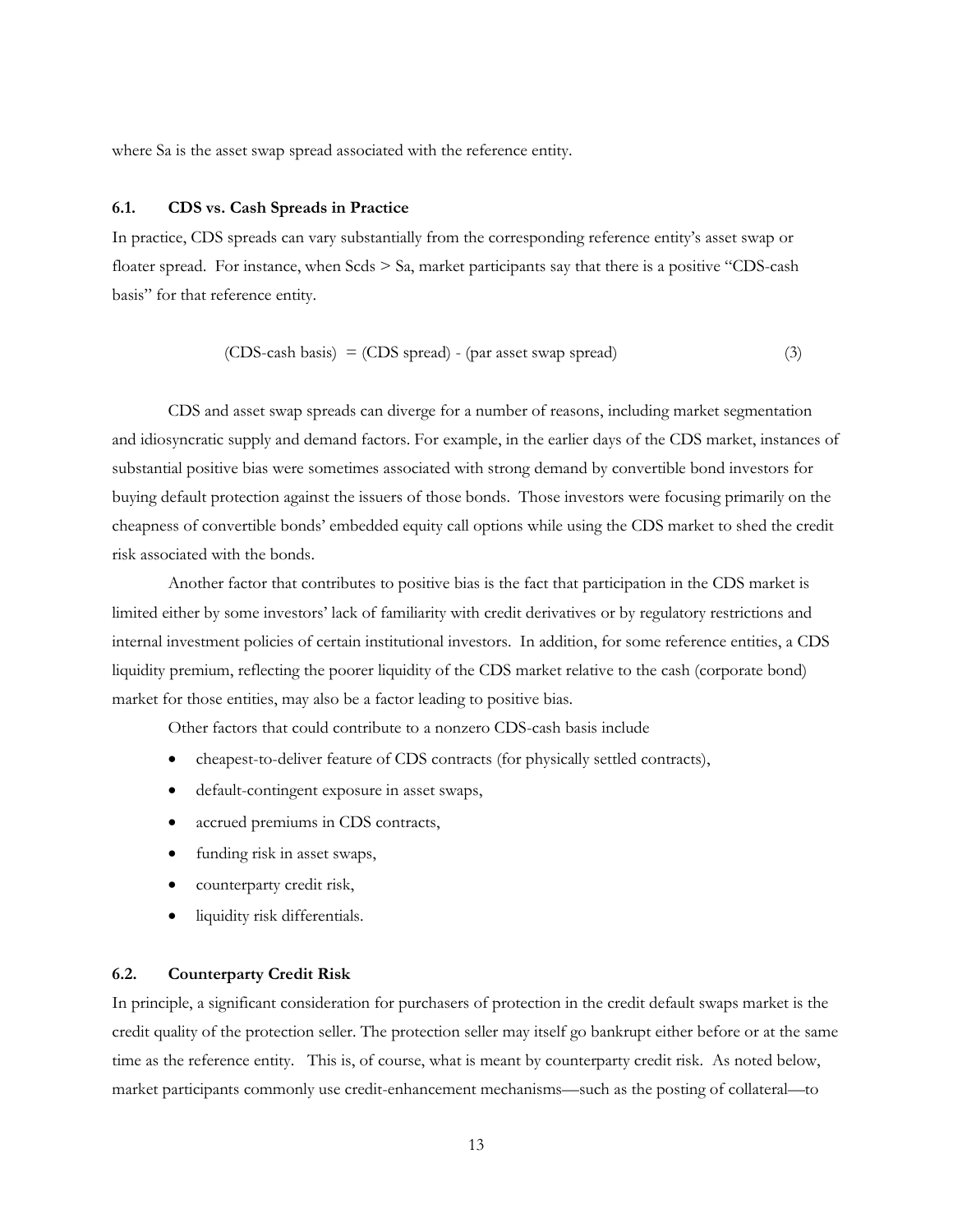mitigate the effects of counterparty credit risk in the pricing of CDS contracts. In the absence of these mechanisms, however, and other things being equal, the higher the credit quality of a given protection seller relative to other protection sellers, the more it can charge for the protection it provides.

Regarding its credit default swap counterparty, the protection buyer is subject to two types of risk: Should the protection seller become insolvent before the reference entity, the protection buyer is exposed to "replacement risk" or the risk that the price of default insurance on the reference entity might have risen since the original default swap was negotiated. The protection buyer's greatest loss, however, would occur when both the protection seller and the reference entity default at the same time, and hence the importance of assessing the extent of default correlation between the reference entity and the protection seller.

## **6.3. Collateralization and Netting**

As the credit default swap market has grown, so have market participants' exposures to one another. An important step that market participants took early on to reduce counterparty credit risk is to require the posting of collateral against the net exposures resulting from CDS positions. Collateral, primarily cash, is commonly adjusted daily to reflect the net marked-to-market value of the CDS positions between two counterparties (see section 6.5 for a discussion of a simple marking-to-market approach). Typically, when both counterparties are dealers--or even for a non-dealer counterparty that is active in many sectors of the derivatives market--collateral arrangements tend to be more complex, in that they will cover net exposures on all over-the-counter derivative positions, not just CDS.

Note that the focus is on "net" exposures between counterparties, and, indeed, this netting of counterparty credit risk exposures is an important feature of market functioning. Consider a simple example. AZZ Bank and XYZ Bank have a large number of credit default swaps between the two of them. AZZ's total exposure to XYZ amounts to \$100 billion, whereas XYZ's exposure to AZZ is \$90 billion. Netting means that the exposures of the two banks to one another are offset before any collateral is posted so that what matters in the end is the \$10 billion net exposure of AZZ to XYZ. This would be the only amount against which any collateral would be calculated, and this would be the claim that AZZ would have on XYZ in the event of a default by XYZ.

Taken together, early adoption of collateralization and netting practices, along with standardized documentation, have had the effect of helping overcome some of the "growing pains" of the credit default swap market. While standardized documentation has helped reduce legal risk and transaction costs, collateralization and netting have eased concerns about counterparty credit risk, especially as potential risk exposures through credit derivatives have grown.

#### **6.4. CDS-Implied Credit Curves**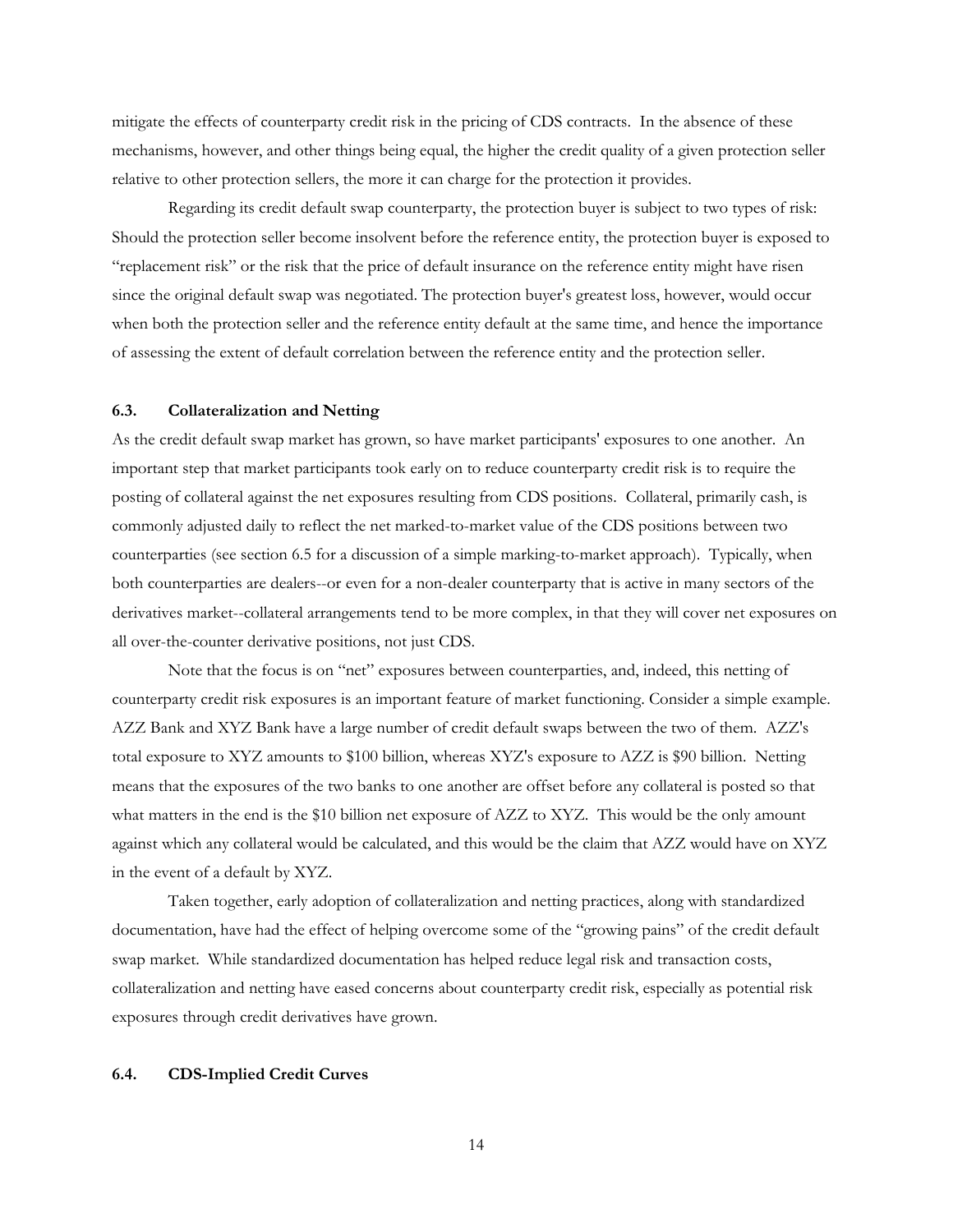Thus far, our main input for determining the fair value of a CDS spread has been pricing information from other credit instruments, such as par asset swap spreads and par floater spreads. Certain reference entities, however, may not have marketable debt outstanding, or the market for their debt may be very illiquid and available quotes may be uninformative.

An alternative approach to valuing credit default swaps that is especially useful when reliable market prices on related instruments are not available is the one based on credit risk models.<sup>6</sup> Suppose we have a model that gives us the default probabilities associated with a given reference entity. Consider now the simple case of a one-year CDS with a \$1 notional amount and a single premium payment, Scds, due at the end of the contract. Assume further that a default by the reference entity, if any, occurs only at the maturity date of the contract. (To keep things even simpler, assume no counterparty credit risk and no market frictions such as illiquidity or market segmentation.)

Let's start with a credit default swap that has zero market value at its inception, which means that the CDS spread is such that the value of the "protection leg"—defined as the present value of the expected payment made by the protection seller in the event of default by the reference entity—is equal to the value of the "premium leg"—defined as the present value of the premium payments made by the protection buyer.

The current value of the protection leg is simply the present value of the premium:

$$
PV(premiums) = PV(Scds)
$$
\n<sup>(4)</sup>

where PV(.) denotes the present value of the variable in parenthesis.

To arrive at an expression for the protection leg, define w as the probability that the reference entity will default in one year's time. The protection seller will have to pay  $(1-X)$  with probability w and 0 otherwise, where X is the recovery rate associated with the defaulted instrument. Thus, we can write the present value of the protection leg as:

$$
PV(protection) = PV(w [1-X])
$$
\n(5)

If the CDS is to have zero market value at its inception, the present values in equations (4) and (5) must be equal, and that will happen when

$$
Scds \equiv w \ [1-X] \tag{6}
$$

<sup>&</sup>lt;sup>6</sup> See, for instance, Bomfim (2016) for a basic introduction to credit risk modeling.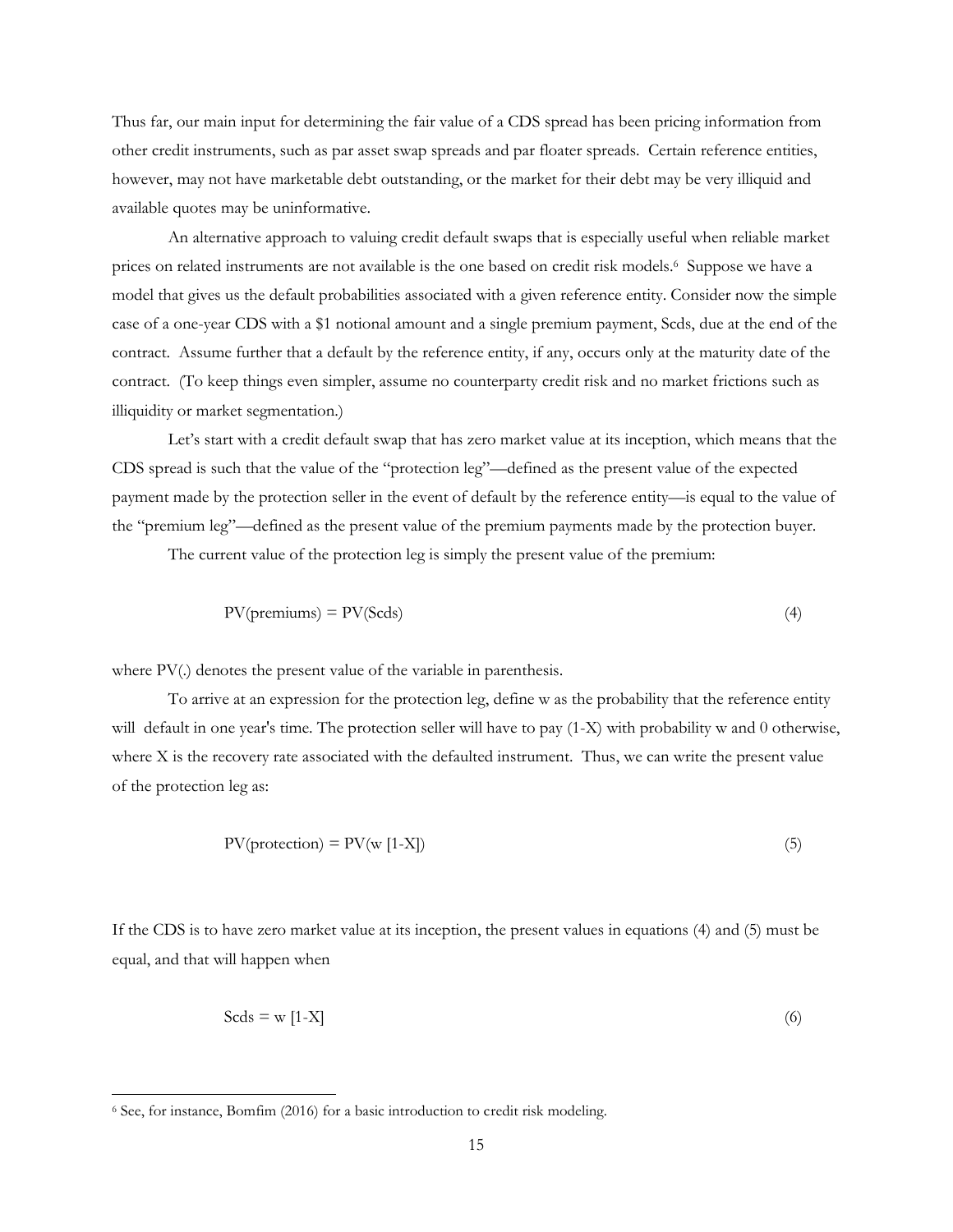and we get the result that the cost of protection, Scds, is increasing in the probability of default and decreasing in the recovery rate associated with the reference entity. In particular, in the limiting case of no recovery, the CDS premium is equal to the probability of default. Thus, if we have a theoretical model that gives us the default probabilities associated with the reference entity, we can price a CDS written on that entity accordingly.

The above results can be easily generalized, with a few modifications, for more realistic cases, such as multi-period credit default swaps. In particular, let  $Q(t,T_i)$  denote the risk-neutral probability, as of time t, that the reference entity will not default by a future time  $T_i$ , where  $Q(t,T_i)$  is conditional on all information available at time t and, naturally, on the issuer not having defaulted by time t. More generally, for any given issuer or reference entity, one can imagine an entire term structure of survival probabilities, which is one way of thinking of that entity's credit curve.

Consider now a CDS with a notional amount of \$1, written at time t on this reference entity, and with premium payment dates at  $[T_1, T_2, ..., T_n]$ . Let  $S_n$  be the corresponding annualized CDS premium. For simplicity, assume that, in the event of default, the protection seller will pay (1-X) at the premium payment date immediately following the default, where X, restricted to be between 0 and 1, is the reference entity's recovery rate.

As noted above, we can think of a CDS as having two "legs:" The premium leg is made up of the periodic payments made by the protection buyer; the protection leg is the default-contingent payment made by the protection seller. Assuming that the occurrence of defaults is independent of the riskfree interest rate embedded in the prices of riskless bonds, the present discounted value of the premium leg can be written as:

$$
PV(premiums) = \sum_{j=1}^{n} Z(t,T_j) Q(t,T_j) \delta_j S_n
$$
 (7)

where  $Z(t,T_i)$  is the time-t price of a riskless zero-coupon bond that matures at  $T_i$  with a face value of \$1, and  $\delta_i$  is the accrual factor for the j<sup>th</sup> premium payment (the number of days between the (j-1)<sup>th</sup> and j<sup>th</sup> premium payment dates divided by the number of days in the year, based on the appropriate day-count convention).

Equation (7) shows that there are two elements to discounting future premiums. When computing the present value of a future payment, first, there is the time-value of money, captured by  $Z(t,T_i)$ , and, second, one must take account of the fact that a future premium due, say, at  $T_i$  will only be received if the reference entity has not defaulted by then, and, conditional on all information available at time t, the risk-neutral probability of that happening is  $Q(t,T_i)$ .<sup>7</sup>

The present value of the protection leg can be written in a similar way:

 $<sup>7</sup>$  Equation (7) can be modified to account for the premium accrued between the last premium payment date and the</sup> date of default—see, for instance, Bomfim (2016).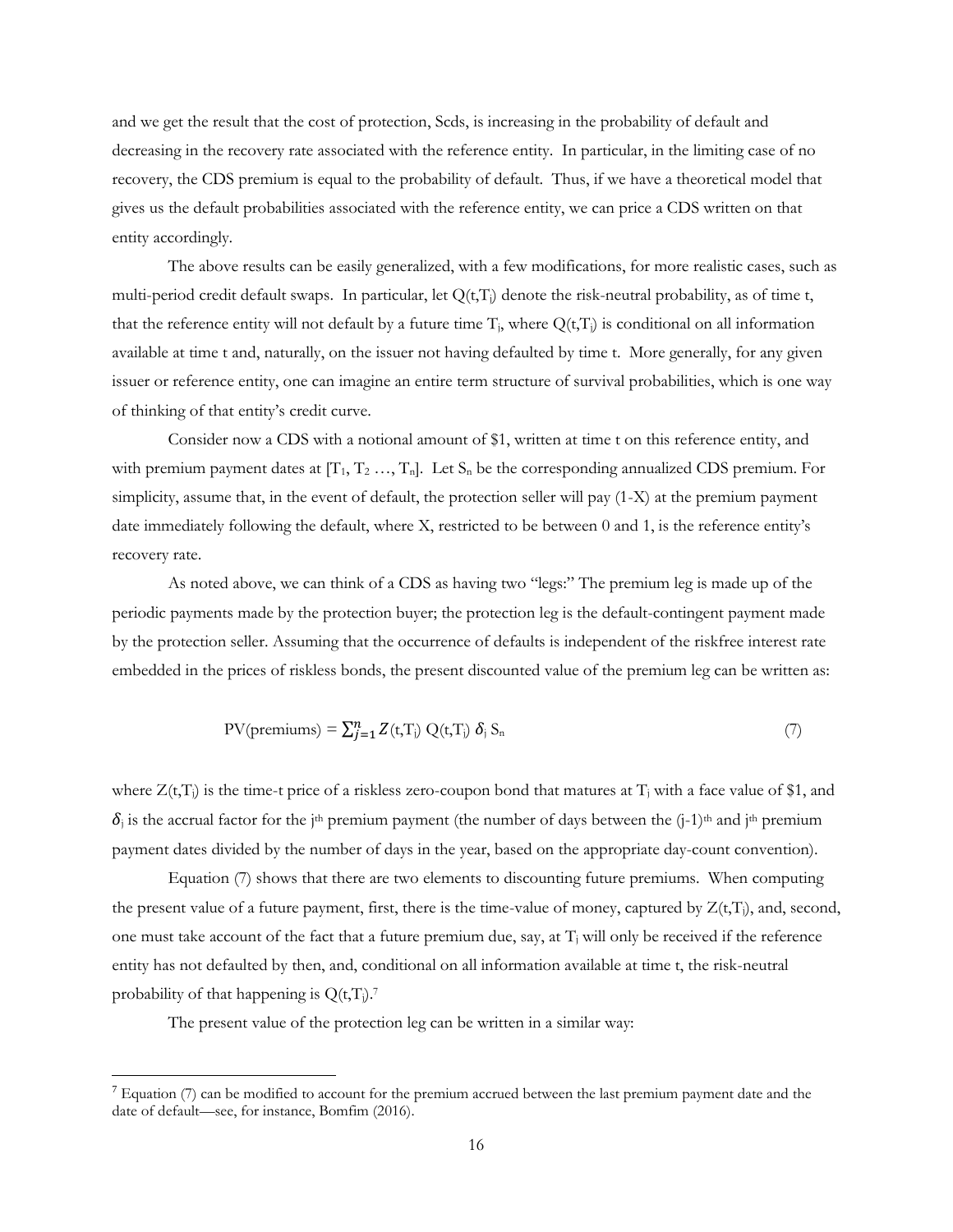$$
PV(\text{protection}) = \sum_{j=1}^{n} Z(t, T_j) \text{Prob}[T_{j-1} < \tau \le T_j] \text{ [1-X]} \tag{8}
$$

where  $\tau$  is the time of default, and Prob[T<sub>j-1</sub>  $\tau \leq T_i$ ] denotes the probability, conditional on information available at time t, that the reference entity will default between  $T_{i-1}$  and  $T_i$ . The intuition behind (8) is straightforward: One does not know whether and when a default will occur, but there is some probability Prob $[T_{j-1} < \tau \leq T_j]$  that the reference entity will default during the interval  $[T_{j-1}, T_j]$ , in which case the protection seller would have to pay  $(1-X)$  at  $T_i$ , which is worth  $Z(t, T_i)$   $(1-X)$  in today's dollars. As a result, the present value of the protection leg of the CDS is the probability-weighted sum of all possible default scenarios. We can then write:

PV(protection) = 
$$
\sum_{j=1}^{n} Z(t,T_j) [Q(t,T_{j-1})-Q(t,T_j)] [1-X]
$$
 (9)

Equations (7) and (9) allow us to write an expression for the par CDS spread:

$$
S_n = \left\{ \sum_{j=1}^n Z(t, T_j) \left[ Q(t, T_{j-1}) - Q(t, T_j) \right] \left[ 1 - X \right] \right\} / \left\{ \sum_{j=1}^n Z(t, T_j) \left[ Q(t, T_j) \delta_j \right] \right\} \tag{10}
$$

Our starting point for arriving at equation (10) was model-based estimates of the default probabilities of the reference entity. But we can turn this process the other way around. In particular, suppose we see quotes for CDS spreads for a given reference entity for contracts with maturities ranging from  $T_1$  and  $T_n$ . In this case, and assuming we know the risk-free discount factors  $Z(t,T_i)$ , for  $j = 1$  to n, we can use (10) to "bootstrap" the CDS-implied risk-neutral survival probabilities of the reference entity. For, instance, starting with j=1,  $Q(t,T_1)$  is easily computed as  $(1-X)/(1-X+\delta_1 S_1)$ , which can then be used to compute  $Q(t,T_2)$ , and so on.

#### **6.5. Marking to Market a CDS Position**

The market value of a CDS position varies over time, mostly reflecting changes in how the market assesses the creditworthiness of the reference entity. Marking a CDS position to market is the act of determining today's value of a CDS agreement that was entered into at some time in the past.

Consider, for instance, a credit default swap that was written one year ago, with an original maturity of five years. Suppose that the reference entity is a corporation that was perceived to have a substantially more favorable profit outlook one year ago (and hence higher survival probabilities) than today. As a result, we assume that the CDS premium that was written into the year-old contract is substantially lower than the one that would be written into a brand-new contract today. Under these circumstances, the protection seller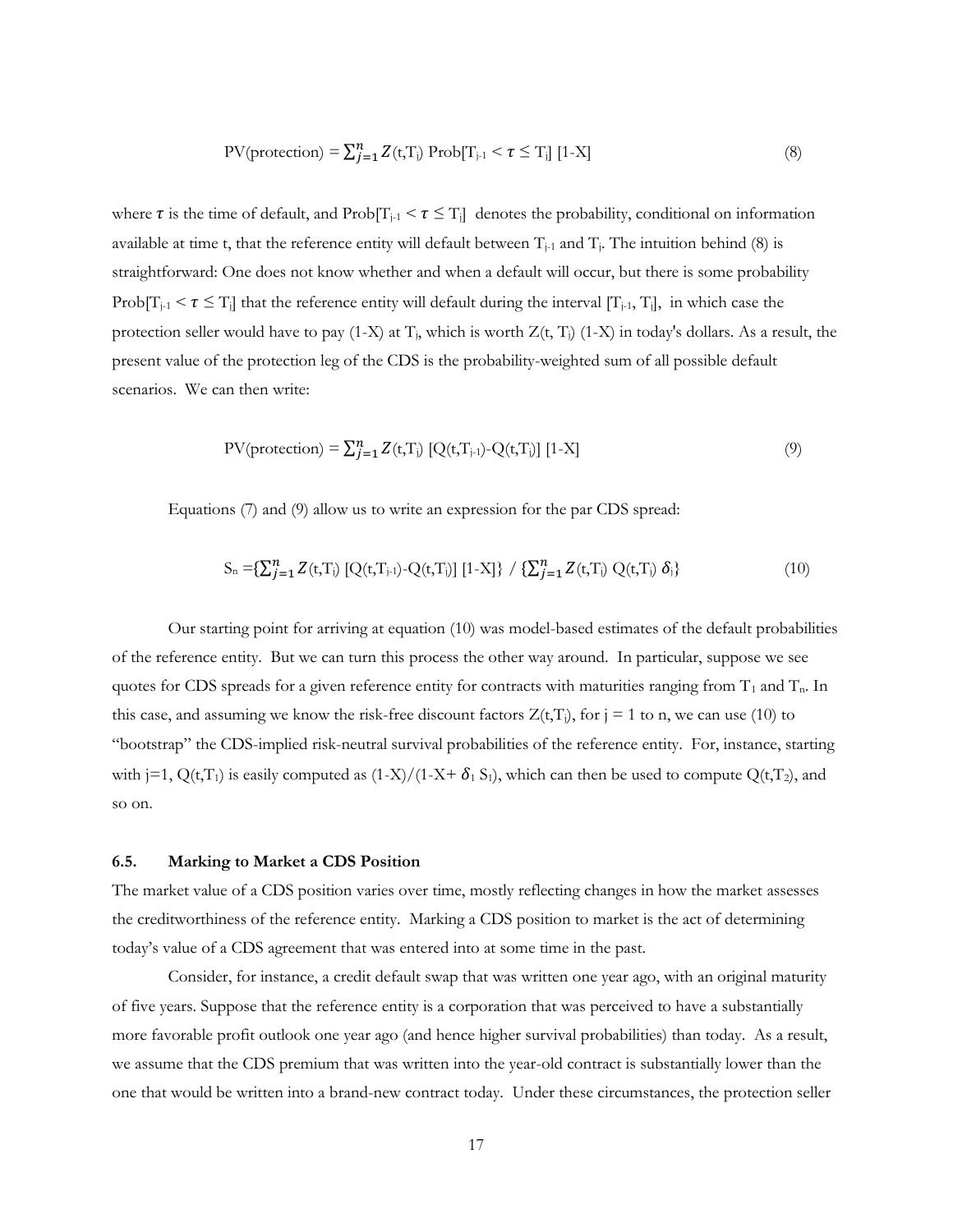in the year-old contract is collecting a premium that is well below the going market rate. This contract then has negative market value to the seller of protection. The protection buyer, on the other hand, is holding a contract with positive market value as she is paying well below the premium she would pay if setting up a brand-new contract today.

How can we value the year-old contract? One simple approach is to think of the problem of valuing the year-old contract as that of computing its "replacement cost." To put it simply,

$$
replacement cost = value of new contract - value of old contract \t(11)
$$

Assuming that the newly minted four-year contract was negotiated such that it has no market value at its inception---that is, the new contract calls for a CDS spread, S4, that is equal to the reference entity's par CDS spread. Given the above expression, this means that the replacement cost of the old contract is simply the negative of its current market value. After some simple manipulations, and assuming (for simplicity) that the premiums are paid annually, we can write the value (to a protection buyer) of the year-old contract (which had an original maturity of 5 years) as:

Time-t value of year-old contract = 
$$
\sum_{j=1}^{4} Z(t,T_j) Q(t,T_j) \delta_j [S_4 - S_{5,old}]
$$
 (12)

where S<sub>5,old</sub> is the CDS spread written into the year-old contract, which now has a remaining maturity of four years.

#### **7. Effects of the Global Financial Crisis on CDS Market Conventions**

In many ways, the GFC left a lasting imprint on the CDS market. We have already mentioned the growing importance of central counterparties in the global CDS market in the post-crisis environment. We discuss below two additional post-crisis innovations: the widespread use of standardized coupons and upfront premiums (which also had the effect of facilitating the rise of central counterparties) and the growing popularity of CDS indexes.

## **7.1. Upfront Payments and Standardized Coupons**

The simple examples addressed thus far assumed that the CDS contract had no market value at its inception. As we discussed above, the CDS spread for such a contract is such that, at the time of the contract's inception, the present value of the protection leg of the swap is equal to the present value of the premiums leg.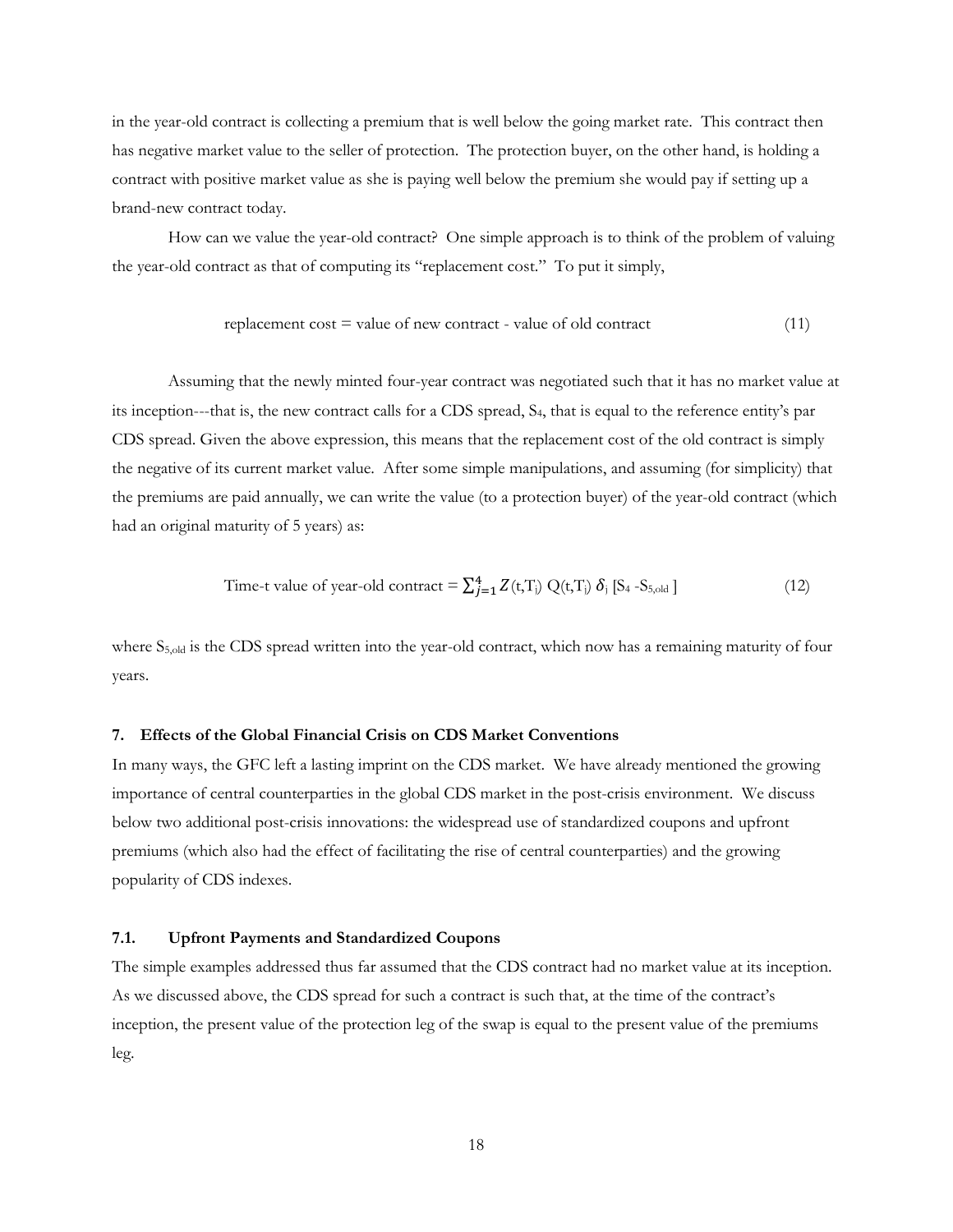Contracts with zero market value at inception were the norm in the years before the 2008 crisis. Back then, it was generally the case that only contracts written on reference entities that were viewed as potentially headed for trouble in the near term required upfront payment of a portion of the protection premiums. The upfront payments helped attract protection sellers to a market that could otherwise be severely one-sided, especially if the entities referenced in those contracts were perceived as being subject to "jump-to-default risk."<sup>8</sup>

Since the 2008 crisis, however, contracts involving upfront payments have become standard, and not just because of jump-to-default considerations. Indeed, a major driver of the shift to upfront payments was a push for further standardization of contract terms and practices in the global CDS market. An important part of that push was the adoption of a fixed CDS spread and predetermined payment dates for all reference entities in a given class. For instance, in North America, standard CDS contracts written on high-grade corporates generally specify a fixed spread of 100 basis points, regardless of the characteristics of the reference entity. Contracts written on corporates in the high-yield sector generally specify a spread of 500 basis points.

To see how upfront payments relate to coupon standardization, consider the case of a high-yield corporate that is perceived to be sufficiently risky that its par CDS spread is significantly higher than the standard 500 basis points specified in the contract. In this case, a CDS contract with the standard premium would require an upfront payment from the protection buyer to the protection seller in order to compensate the latter for a contract-specified spread that is essentially too low. (The upfront payment would flow in the opposite direction if the par CDS spread were perceived as being lower than the standardized spread specified in the contract.)

## **7.2. Valuing Upfront Payments**

At its most basic level, valuing an upfront payment comes down to marking to market a CDS contract whose premium is set to a predetermined (standardized) value, instead of the reference entity's par CDS spread. To make the point a little more concrete, let Sstd denote the standardized spread written into the contract. Using the same logic followed above to mark to market an old CDS position, we can write the market value (to the protection buyer) of this brand-new CDS contract with a standardized spread of Sstd and a par spread of Spar as

Market Value to Protection Buyer = 
$$
\sum_{j=1}^{n} Z(t,T_j) Q(t,T_j) \delta_j
$$
 [Spar-Sstd] (12)

<sup>8</sup> The rationale for requiring upfront payment for contracts where jump-to-default risk was perceived as being high was (and remains) simple: Without an upfront payment, the protection seller might be called upon to cover a default event before it has had the opportunity to earn much of the protection premiums.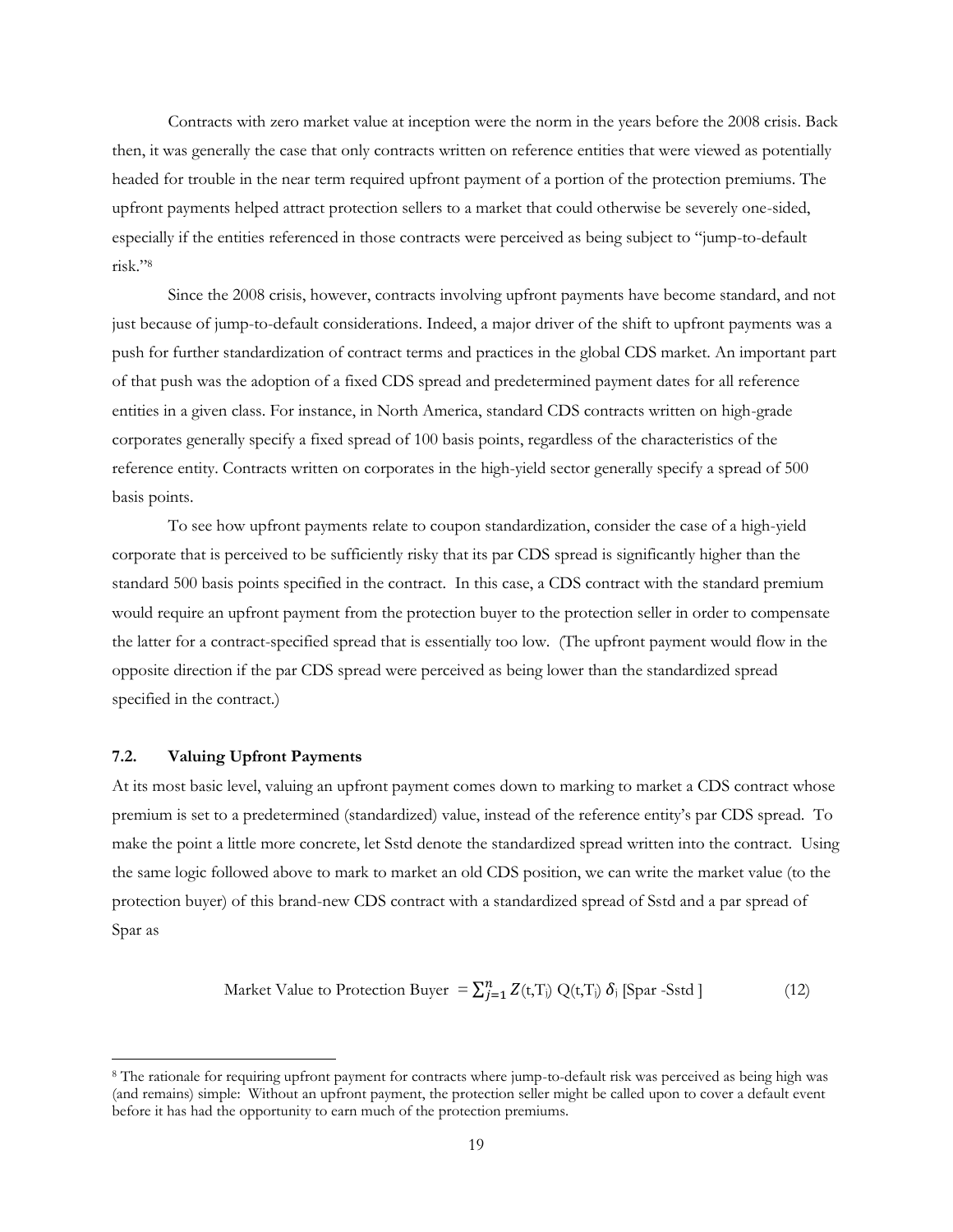Equation (12) says that the upfront payment from the protection buyer to the protection buyer is equal to the present value of the difference between two premium payment streams, one associated with the reference entity's par CDS spread, Spar, the other with the standardized coupon written into the contract, Sstd. Again, if the standardized coupon happened to be above the par CDS spread, in which case the market value to the buyer would be negative, the upfront payment would flow from the protection seller to the protection buyer.

## **7.3. Standardized Coupons and Central Clearing**

Standardized coupons have facilitated the central clearing of CDS trades and made it easier (less costly) for market participants to close or unwind existing CDS positions. As such, they have enhanced the overall liquidity of the CDS market.

For instance, from a dealer's perspective, the unwinding of a CDS position by an end user generally results in transferring (assigning) that position to the dealer, with the dealer seeking to hedge the risks in its newly acquired position by entering into at least one offsetting position on the same reference entity with another counterparty. With standardized spreads, the dealer's cost of hedging the position acquired from the end user is generally lower than with non-standardized spreads. In particular, there is no cash flow mismatch for the dealer between the old and new contracts, which helps limit the dealer's exposure to risks associated with the timing of an eventual default by the reference entity. Ultimately, the lower cost of hedging for the dealer translates into a lower cost of unwinding the position for the end user, with the end result being enhanced market liquidity.

Without standardized spreads, the hedging position sought by the dealer would typically involve a very different spread from the one in the contract acquired from the end user. For instance, if position acquired from the end user involves a coupon that is substantially lower than the one received in the newly entered hedging position, the dealer would be exposed to the risk of a sudden default by the reference entity, which would cut short the stream of higher CDS payments embedded in the hedging position.

#### **8. CDS Indexes**

Credit default swap indexes are a relatively recent addition to the credit derivatives market. The earliest versions of CDS indexes were introduced in 2001. Since then, especially after the 2008 financial crisis, index products have become an increasingly important segment of the credit derivatives market, reaching close to 42 percent of the global notional amount outstanding by mid-2013—Bank for International Settlements (2013).

In its simplest form, a CDS index can be thought of as a portfolio of the most actively transacted single-name CDS contracts in each segment of the market. Indeed, for an equal-weighted index, the index par spread should be sufficiently close to the average of the individual par spreads associated with the index's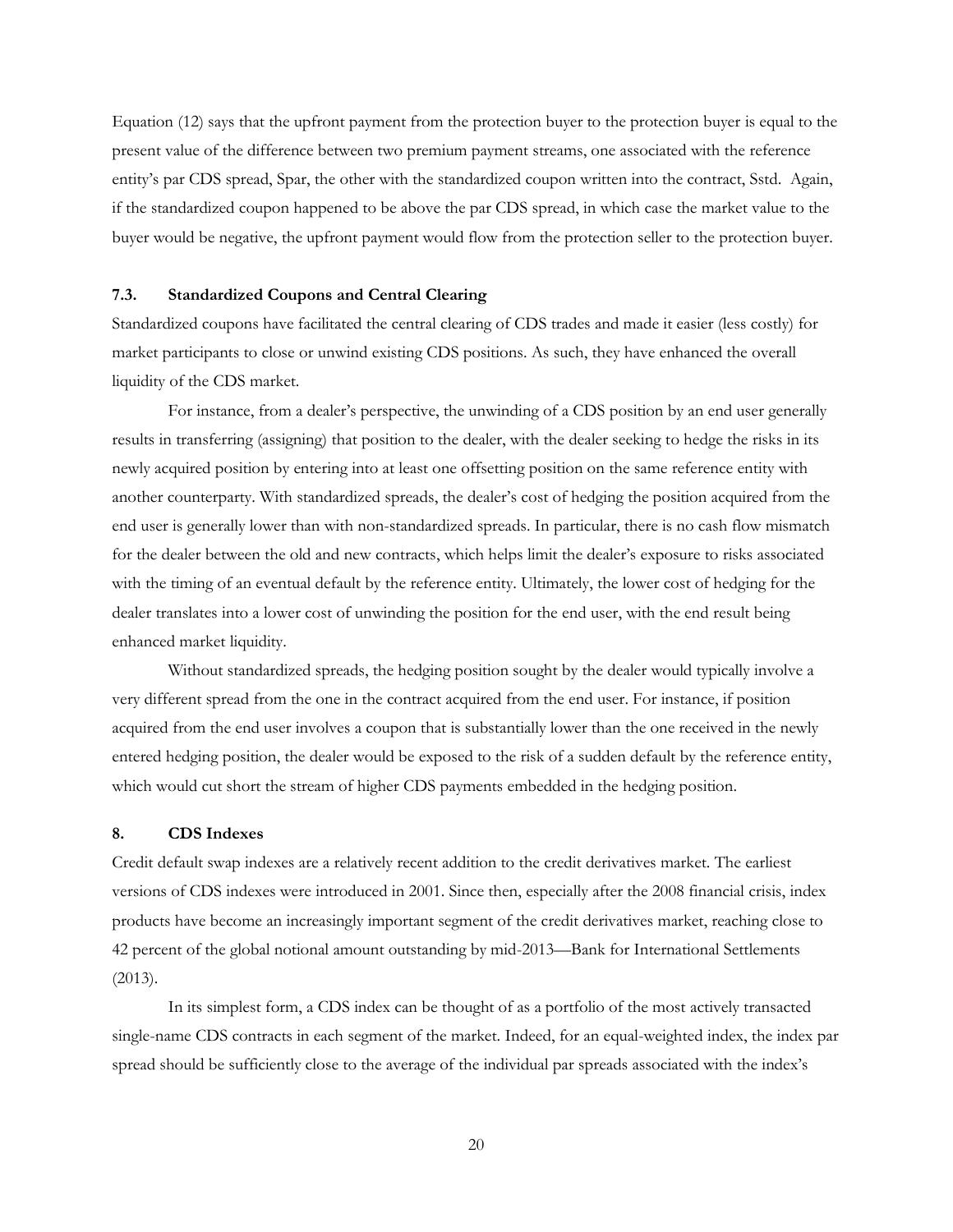constituents. In practice, however, liquidity and demand and supply factors can drive a wedge between the valuation of the index and that of its components.

#### **8.1. The Mechanics of the CDX.NA.IG Index**

We will use the Markit North American CDX Investment Grade Index—CDX.NA.IG—to illustrate how CDS indexes generally work.<sup>9</sup> CDX.NA.IG is one of the most actively traded CDS indexes. It is an equalweighted index that tracks the 125 most liquid single-name CDS contracts transacted in North America, provided the credit rating of the constituent reference entities is at least "BBB-" or "Baa3." Once the constituents of a given vintage ("series") of the index are chosen, the composition of that series remains fixed, as long as there are no defaults among the constituents. Buying and selling the CDX.NA.IG index is akin to selling and buying a portfolio of debt instruments issued by the reference entities included in the index. Coupon conventions for an index generally are the same as for its constituent single-name contracts.

The composition of CDX.NA.IG is refreshed every six months, at which point a new index "series'' is generated. For instance, in late 2014, series 23 of CDX.NA.IG—or CDX.NA.IG.23—was the on-the-run index. Older series—CDX.NA.IG.22, CDX.NA.IG.21, etc.—continue to trade until their maturity date, but liquidity tends to migrate to the on-the-run series.

Credit events related to a given index generally follow the definitions and procedures specified in the single-name CDS contracts that make up the index. For instance, for CDX.NA.IG, the relevant credit events are bankruptcy and failure to pay. We will use a simple numerical example to illustrate how a default by an index constituent is handled. Let's start with a position in CDX.NA.IG with a total notional amount of \$10 million. As noted above, CDX.NA.IG is an equal-weight index, which means that each constituent corresponds to 1/125 of the position, or a notional amount of \$80,000 per constituent in this case. A default by one of the index components would trigger the following changes:

- The weight of the defaulted entity in the index falls to zero.
- The total notional amount of the position in the index falls by  $1/125$ , to \$9.92 million.
- The index weight of each remaining constituent increases to  $1/124$ , reflecting the fact that each non-defaulted constituent still corresponds to a notional amount of \$80,000.

<sup>9</sup> Detailed information on the CDX.NA.IG index, as well as several other CDS indexes, can be obtained at the markit.com website. Markit owns, manages, and compiles the CDX family of indexes, as well as other indexes. Markit (2014) provides a useful overview of its indexes.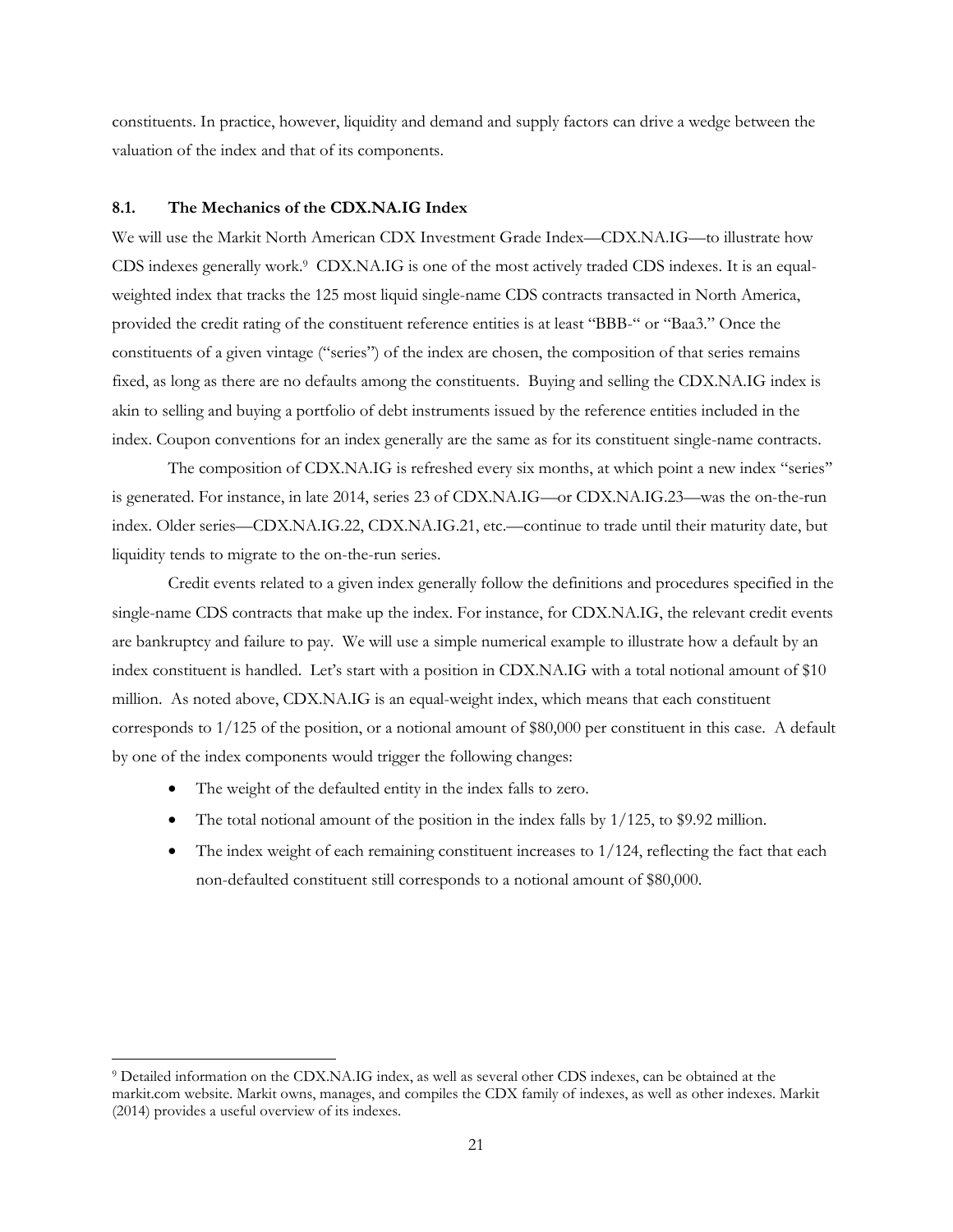

Source: IHS Markit

A default by an index constituent would also trigger a payment from the protection seller in the index position to the protection buyer, just as it would be the case in a single-name CDS. Suppose the recovery rate associated with the defaulted reference entity is 45 percent. Assuming that the position is cash settled, the protection seller would have to pay \$44,000 to the protection buyer, or (1-.45) x 80,000. The newly reweighted index continues to trade until its maturity date, though it would still be subject a further adjustments in the event of additional defaults among its constituents.

# **8.2. CDS Indexes as Market Indicators**

CDS indexes make it easier for investors and market observers to obtain exposure to, or simply track, a specific sector of the credit market. Focusing on the North American investment-grade sector, Figure 3 shows the evolution of the CDX.NA.IG index since 2004, highlighting a few key episodes of financial and macroeconomic stress. Not surprisingly, the GFC had a profound effect on CDS market pricing in the United States, resulting in a broad, steep, and persistent widening in spreads that was first particularly noticeable in early 2008, around the time of the collapse of the investment bank Bear Stearns and its immediate acquisition by J.P. Morgan Chase.

It would not be until mid-2014 when the CDX.NA.IG index narrowed to levels close to its pre-GFC range, although the European sovereign debt crisis did play a significant role in slowing the U.S. investmentgrade sector's recovery from the GFC. In particular, by the spring of 2010, investors were becoming increasingly worried that problems associated with a worsening fiscal picture in Europe--mostly focused on Greece and a few other so-called peripheral EU countries at the time--could eventually hurt global growth prospects, with negative spillover effects for the U.S. corporate sector. The fiscal outlook for Europe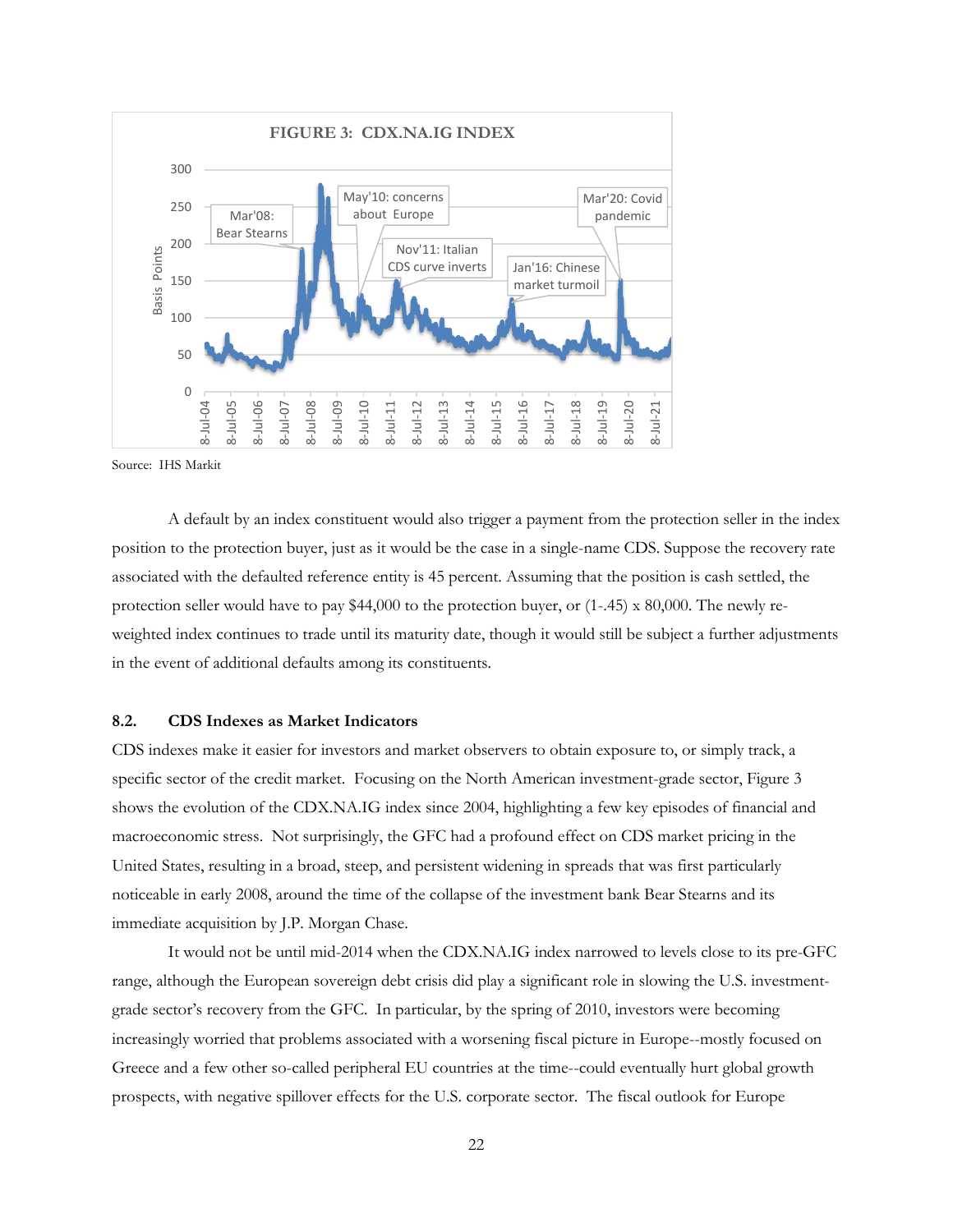darkened further in 2011, spreading beyond the periphery--as illustrated by the inversion of the Italian sovereign CDS curve later that year (Figure 2)--and the cost of buying default protection in the U.S. corporate sector rose markedly in late 2011.

Following the resolution of the European sovereign debt crisis, the U.S. corporate debt market enjoyed a period of relatively calm that was only briefly interrupted by a bout of financial market turmoil in China around early 2016 and rising global trade frictions in late 2018. It took the onset of the Covid-19 pandemic in early 2020 for CDS spreads in the U.S. investment-grade sector to really spike again, but that spike was short lived. One interesting aspect of the CDS market reaction to the economic effects of the pandemic was the different behavior of the costs of buying default protection in contracts that referenced consumer-facing businesses, such as airlines, relative to those that referenced producers of consumer goods. For instance, while CDS spreads in both the consumer-goods and consumer-services sectors widened markedly in the earliest stage of the pandemic, CDS spreads for consumer-facing reference entities took longer to recover, consistent with changes in consumer spending patterns at the time that resulted in a shift towards goods consumption and away from services consumption.

#### **9. Concluding Remarks and the Use of CDS in the Literature**

The market for credit default swaps is still relatively young but has already become an integral part of the global credit market. Market participants actively use CDS to adjust their risk exposures as well as to infer evolving market views on credit risk. In addition, there is a growing academic and practitioner literature on credit default swaps. That literature has examined a range of CDS-specific issues, including the role of counterparty credit risk in the determination of par CDS spreads (Hull and White, 2000); how quickly new information is reflected in the CDS pricing, relative to other markets (Tolikas and Topaloglou , 2017), and the degree of integration between the cash and CDS markets in developing economies (Chan-Lau and Kim, 2005). These are just a few of the topics that are ripe for further investigation in the professional literature. Other paths for further research include the use of pricing data from the CDS market to examine broader questions, such as the cost of sovereign defaults (Hebert and Schreger, 2017) and the systemic and countryspecific nature of credit risk in the U.S. and Europe (Ang and Longstaff, 2013).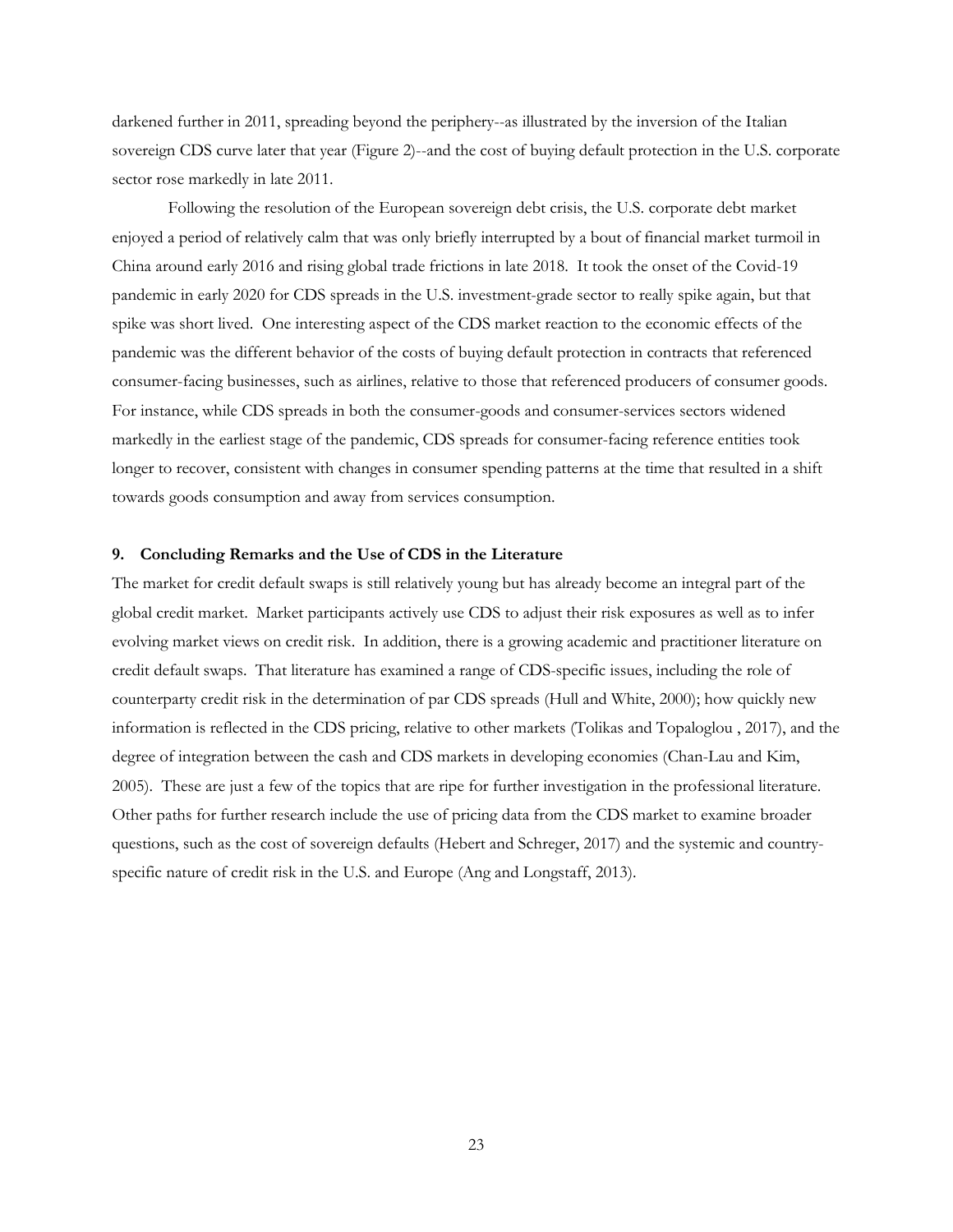#### **References**

- [Aldasoro, I. and T. Ehlers \(2018\). The Credit Default Swap Market: What a Difference a Decade Makes.](https://papers.ssrn.com/sol3/papers.cfm?abstract_id=3193502) *BIS Quarterly Review* June, 1:14.
- Ang, A. and F. A. Longstaff (2013). Systemic sovereign credit risk: Lessons from the U.S. and Europe. *[Journal](https://www.sciencedirect.com/science/journal/03043932)  [of Monetary Economics](https://www.sciencedirect.com/science/journal/03043932)* 60:493-510.
- Austin, D. and R. Miller (2011). Treasury Securities and the U.S. Sovereign Credit Default Swap Market. *Congressional Research Service Report or Congress*, August 15, 2011.

Bank for International Settlements (2013). *OTC Derivatives Statistics at End-June 2013*.

- Bank for International Settlements (2021). *OTC Derivatives Statistics at End-December 2020*.
- Baxter, M. and A. Rennie (2001). *Financial Calculus: An Introduction to Derivative Pricing*. Cambridge University Press.
- Bjork, T. (2009). *Arbitrage Theory in Continuous Time*. Third Edition, Oxford University Press.
- Bomfim, A. N. (2002). Credit Derivatives and their Potential to Synthesize Riskless Assets. *Journal of Fixed Income* December: 6-16.
- Bomfim, A. N. (2016). *Understanding Credit Derivates and Related Instruments*. Second Edition. Academic Press.
- Boyarchenko, N. and O. Shachar (2020). The Evolving Market for U.S. Sovereign Credit Risk. *Liberty Street Economics,* Federal Reserve Bank of New York, January 6, 2020.
- British Bankers Association (2006). *Credit Derivatives Report 2006*.
- Chan-Lau, J. A. and Y. S. Kim (2008). Equity Prices, Bond Spreads, and Credit Default Swaps in Emerging Markets. *ICFAI Journal of Derivatives Markets* 2:7-26.

Fitch Ratings (2011). *Credit derivatives Survey: Focus on Sovereigns and Regulatory Issues*, Special Report, FitchRatings, September.

- Hebert, B. and J. Schreger (2017). The Costs of Sovereign Default: Evidence from Argentina. *American Economic Review* 107:3119-45.
- Hull, J. C. and A. D. White (2001). Valuing Credit Default Swaps II: Modeling Default Correlations. *The Journal of Derivatives* 8 (3) 12-21.
- International Swaps and Derivatives Association (2010). *ISDA Market Survey Summaries 2010-1995*. International Swaps and Derivatives Association.
- Mahadevan, S., P. Naraparaju, and A. Musfeldt (2011). Sovereign CDS Markets, A Corporate Perspective. *Credit Derivatives Insights*, Morgan Stanley.

Markit (2014). *Markit Credit Indices: A Primer*. Markit.

Stulz, R. M. (2010). Credit [Default](https://www.aeaweb.org/articles?id=10.1257/jep.24.1.73) Swaps and the Credit Crisis. *Journal of Economic Perspectives*, Winter, 73-92.